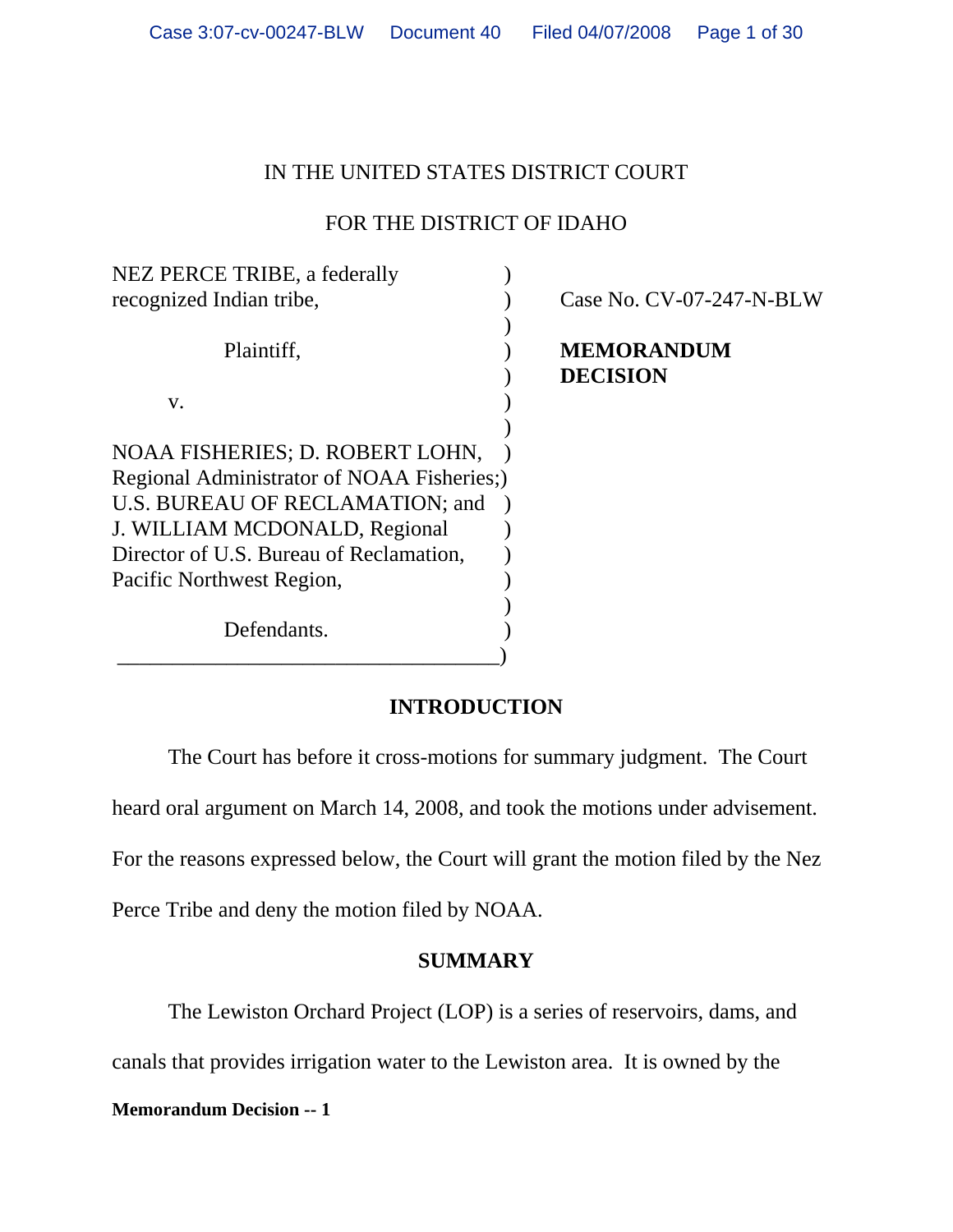Bureau of Reclamation (BOR) and operated by the Lewiston Orchards Irrigation District (LOID).

The LOP withdraws water from creeks that are designated as critical habitat for the Snake River Basin steelhead, a threatened species under the Endangered Species Act (ESA). These withdrawals degrade critical habitat by reducing flows during spawning season and drying up creek beds during summer months. The loss of this habitat has caused steelhead mortality to exceed reproduction in the drainages affected by the LOP.

This was of grave concern to the Nez Perce Tribe, as the steelhead play an important role in their culture. All of the drainages affected by the LOP lie within the Tribe's treaty fishing areas.

The BOR proposed a plan to improve the operation of the LOP by maintaining certain minimum flows in these critical streams. The ESA required that the plan be reviewed by the National Oceanic and Atmospheric Administration (NOAA) to determine whether it complied with the ESA.

NOAA issued a Biological Opinion (BO) finding that the plan did comply with the ESA. The Tribe appealed that decision to this Court. In this decision, the Court finds that NOAA's findings are not supported by a reasoned analysis. There is no assurance that the minimum stream flows proposed by the BOR will improve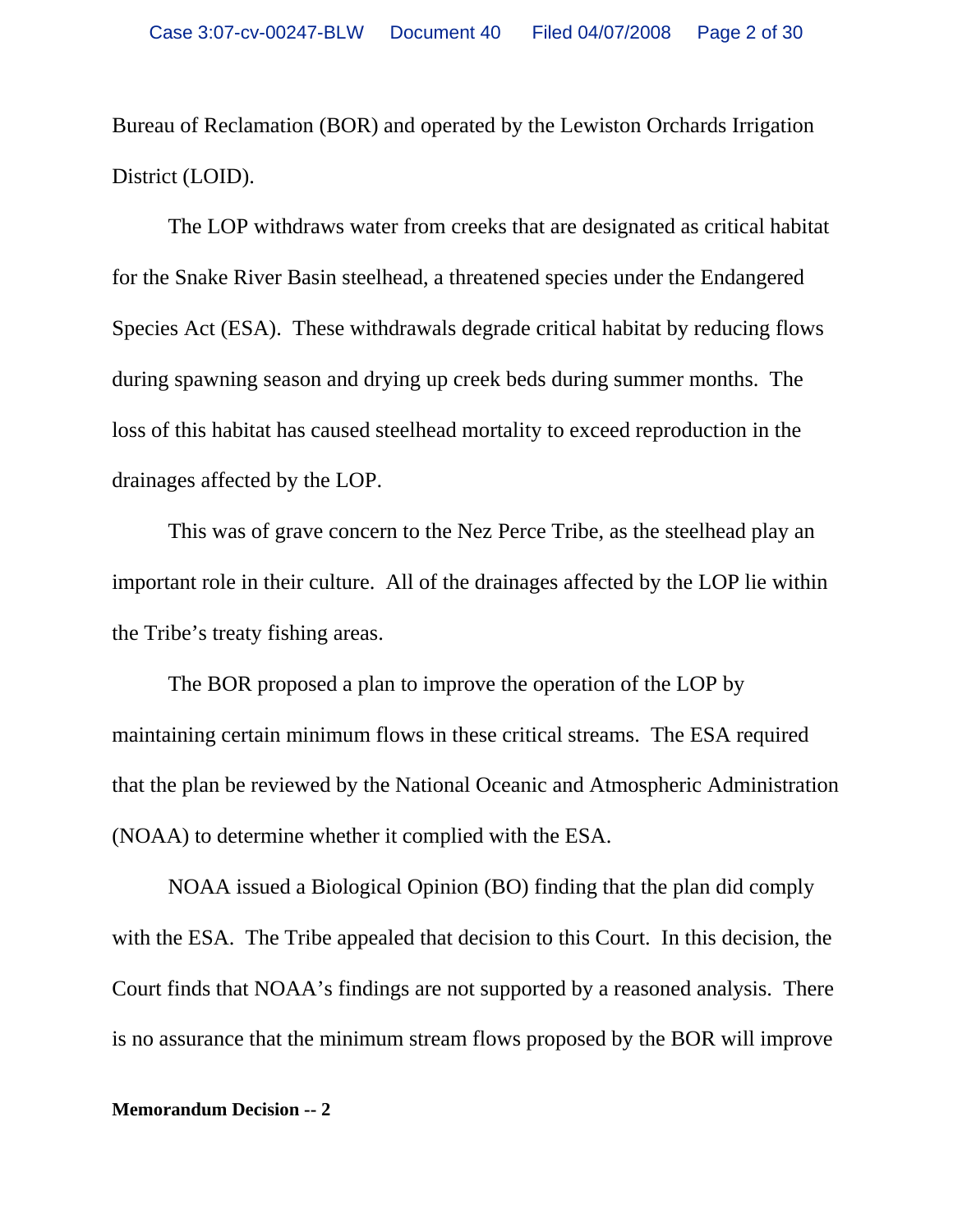habitat to promote both the survival and recovery of the steelhead, as required by the ESA. The Court therefore sets aside the Biological Opinion.

### **STANDARD OF REVIEW**

Agency decisions under ESA are governed by the Administrative Procedure Act, which requires an agency action to be upheld unless it is found to be "arbitrary, capricious, an abuse of discretion, or otherwise not in accordance with law." 5 U.S.C. § 706(2)(A); *Pacific Coast Federation of Fishermen's Ass'n, Inc. v.NMFS*, 265 F.3d 1028, 1034 (9th Cir.2001). This deferential standard is designed to "ensure that the agency considered all of the relevant factors and that its decision contained no 'clear error of judgment.' " *Citizens to Preserve Overton Park, Inc. v. Volpe*, 401 U.S. 402, 416 (1971). Agency action should be overturned only when the agency has "relied on factors which Congress has not intended it to consider, entirely failed to consider an important aspect of the problem, offered an explanation for its decision that runs counter to the evidence before the agency, or is so implausible that it could not be ascribed to a difference in view or the product of agency expertise." *Motor Vehicle Mfrs. Ass'n v. State Farm Mutual Auto. Ins. Co.*, 463 U.S. 29, 43 (1983). The Court must ask "whether the agency considered the relevant factors and articulated a rational connection between the facts found and the choice made." *Pacific Coast*, 265 F.3d at 1034 (quotations omitted). A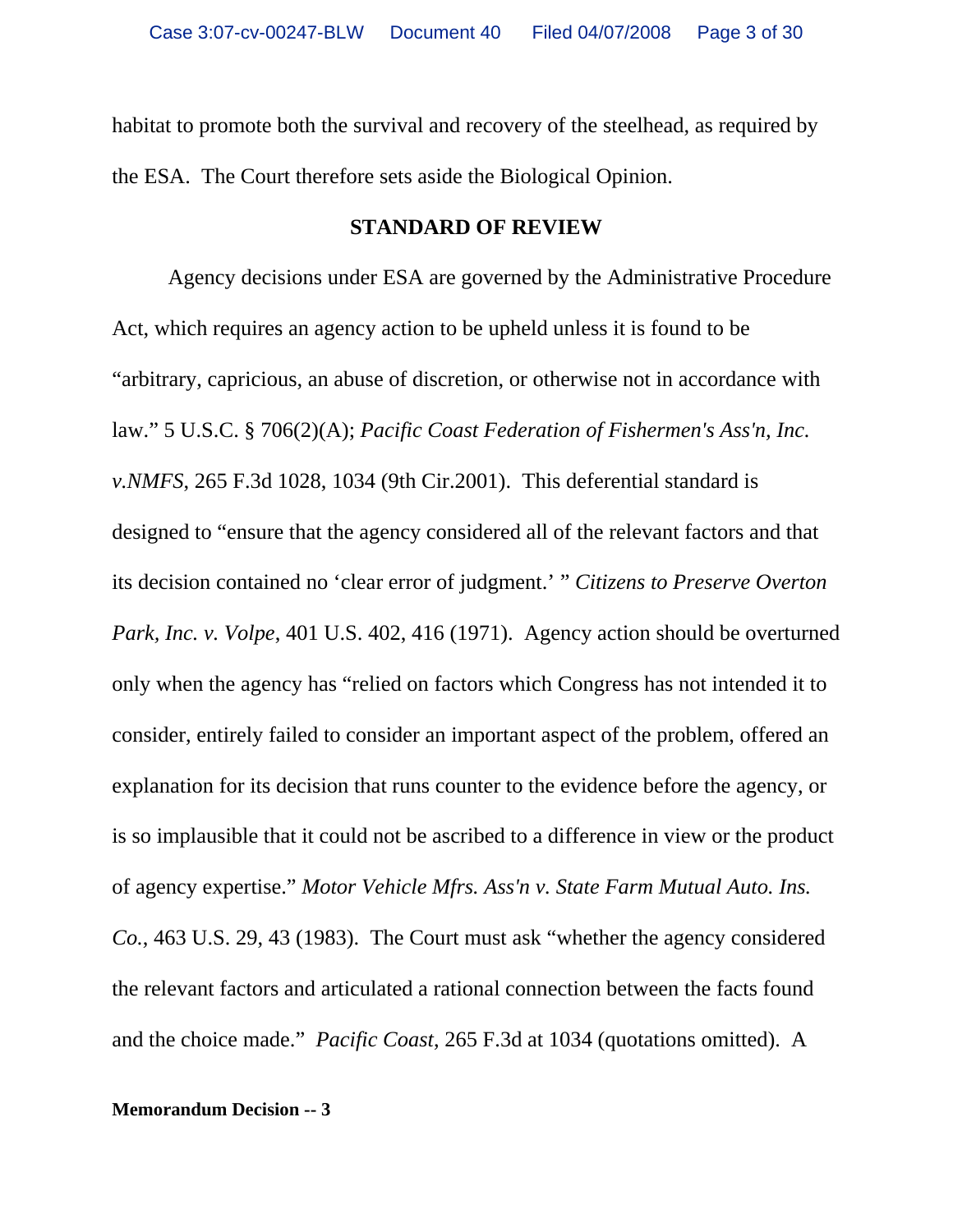biological opinion may also be invalid if it fails to use the best available scientific information as required by 16 U.S.C. § 1536(a)(2). *Id.* The agency's decision need not be a model of clarity so long as "the agency's path may reasonably be discerned." *National Ass'n of Home Builders v. Defenders of Wildlife*, 127 S.Ct. 2518 (2007).

"Deference to an agency's technical expertise and experience is particularly warranted with respect to questions involving . . . scientific matters." *United States v. Alpine Land and Reservoir Co.*, 887 F.2d 207, 213 (9th Cir.1989). Nevertheless, the "presumption of agency expertise may be rebutted if the decisions, even though based on scientific expertise, are not reasoned." *Greenpeace v. NMFS*, 80 F.Supp.2d 1137, 1147 (W.D.Wash.2000). Judicial review under this standard is to be "searching and careful," but remains "narrow," and a court should not substitute its judgment for that of the agency*. Mt. Graham Red Squirrel v. Espy*, 986 F.2d 1568, 1571 (9th Cir.1993).

### **ENDANGERED SPECIES ACT**

The ESA requires federal agencies to insure that their projects are "not likely to jeopardize the continued existence of any endangered species or threatened species or result in the destruction or adverse modification of [designated critical] habitat . . . ." 15 U.S.C. § 1536(a)(2). The ESA therefore has two prongs that must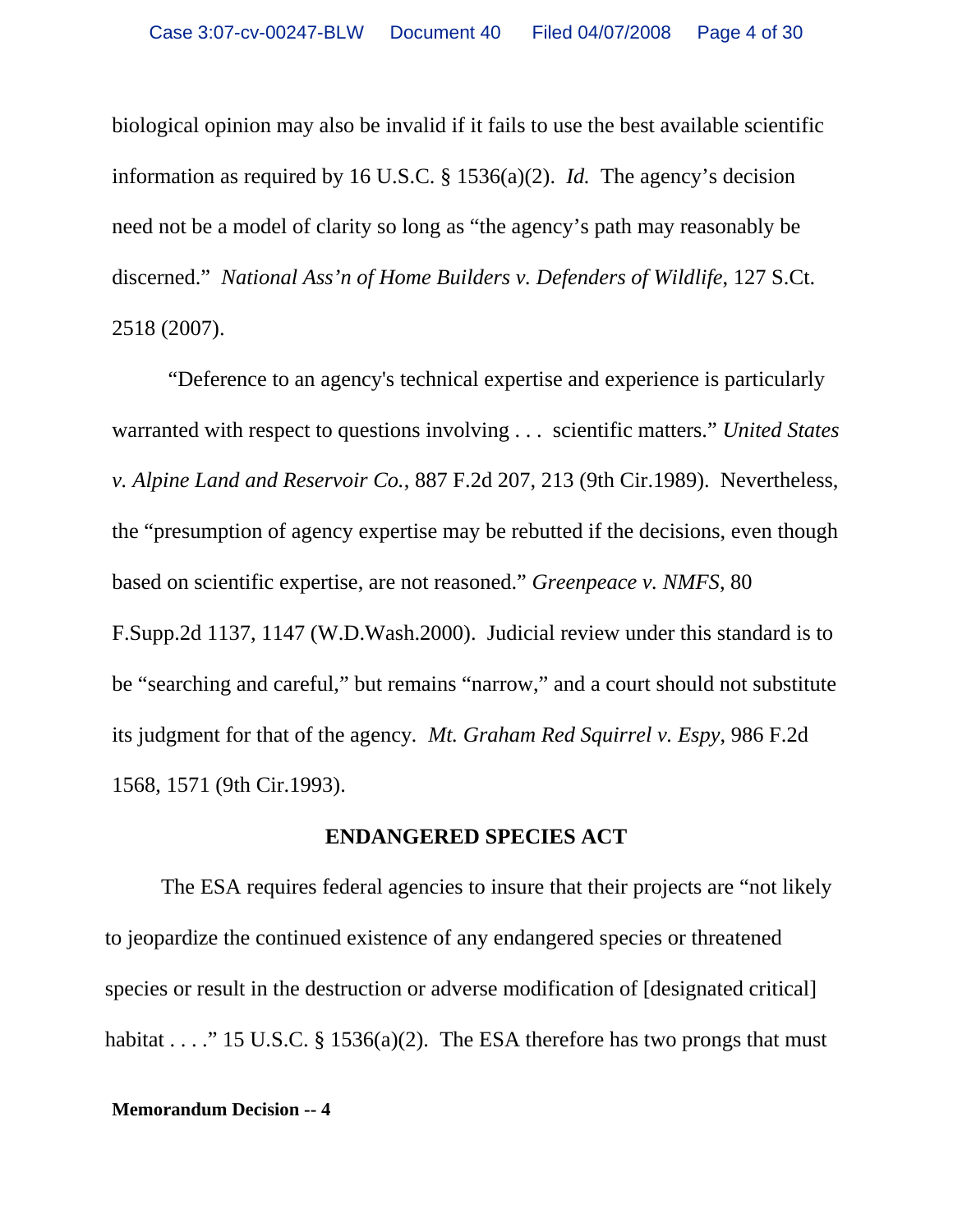each be considered: The LOP cannot (1) jeopardize the continued existence of the Snake River steelhead, nor (2) result in the destruction or adverse modification of its designated critical habitat.

Turning to the first prong, the LOP would cause jeopardy if it "reasonably would be expected, directly or indirectly, to reduce appreciably the likelihood of both the survival and recovery of a listed species in the wild by reducing the reproduction, numbers, or distribution of that species." 50 CFR § 402.02; 16 U.S.C. § 1536(a)(2). Agency action can only "jeopardize" a species' existence "if that agency action causes some deterioration in the species' pre-action condition." *See National Wildlife Federation v. NMFS*, 481 F.3d 1224 (9<sup>th</sup> Cir. 2007). An agency may still take action that removes a species from jeopardy entirely, or that lessens the degree of jeopardy. *Id. "*However, an agency may not take action that will tip a species from a state of precarious survival into a state of likely extinction. Likewise, even where baseline conditions already jeopardize a species, an agency may not take action that deepens the jeopardy by causing additional harm." *Id.* at 1236.

Turning to the second prong, the "purpose of establishing 'critical habitat' is for the government to carve out territory that is not only necessary for the species' survival but also essential for the species' recovery." *Gifford Pinchot Task Force v. U.S. Fish & Wildlife Service*, 378 F.3d 1059 (9th Cir. 2004). Recovery and survival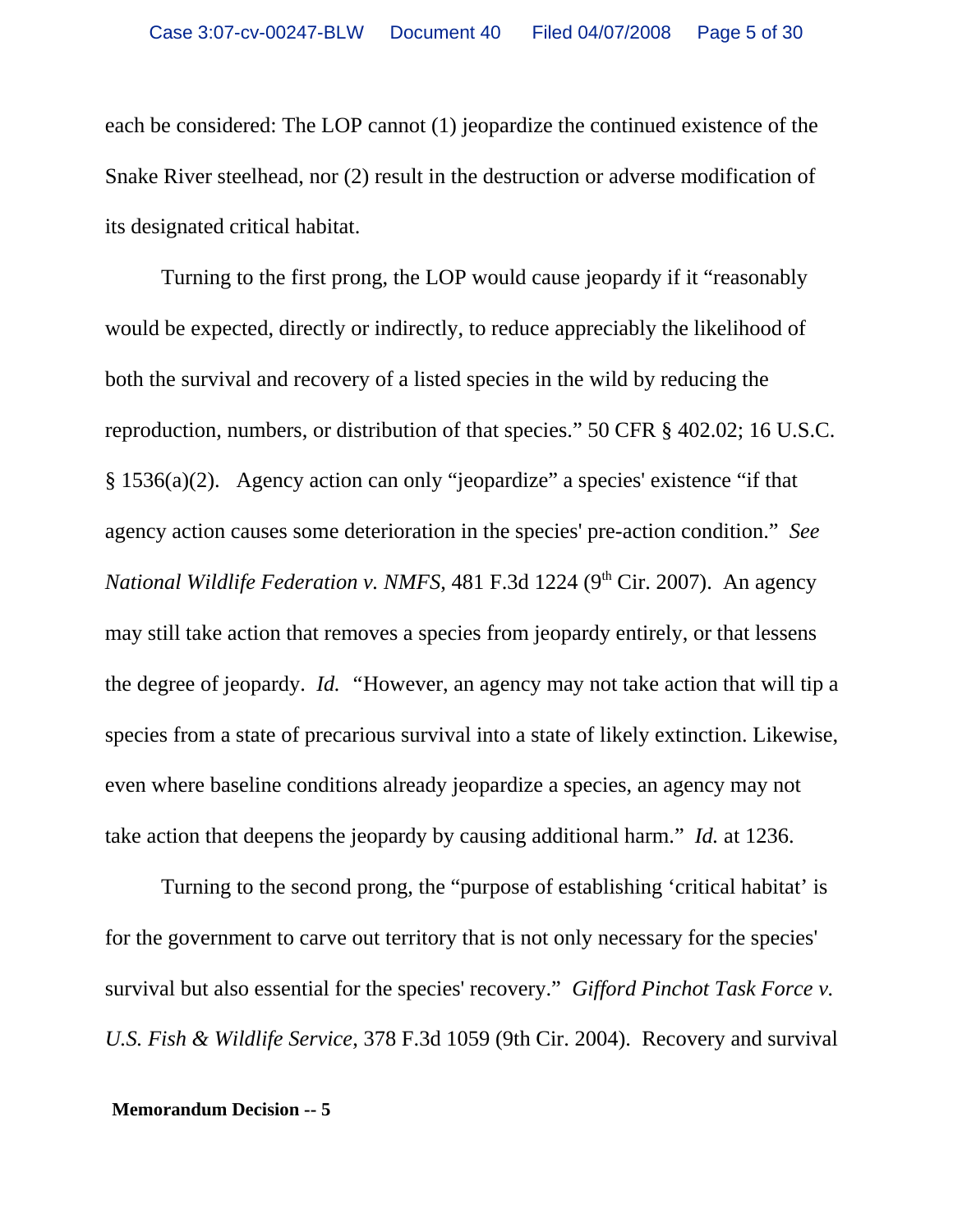are distinct, though complementary, goals, and the requirement to preserve critical habitat is designed to promote both: "Congress said that 'destruction or adverse modification' [of designated critical habitat] could occur when sufficient critical habitat is lost so as to threaten a species' recovery *even if there remains sufficient critical habitat for the species' survival*." *Id*. (emphasis added).

Thus, the continued operation of a project that degraded designated critical habitat and threatened recovery of the species cannot be justified merely on the basis that the species will persist or survive during the project's operation.

### **FACTUAL BACKGROUND**

## **1. Snake River Steelhead**

Steelhead begin life in freshwater streams, migrate to the ocean for a few years, and then return to the streams to spawn. *See Biological Opinion* at 15. One species of steelhead – that is, a distinct population segment of steelhead – is the Snake River steelhead. *Id*. This species includes all naturally spawned, anadromous populations of steelhead in streams in the Snake River Basin of southeast Washington, northeast Oregon, and north and central Idaho, as well as fish produced artificially from six hatchery programs. *Id.* 

The Snake River steelhead is a threatened species under the Endangered Species Act. *Id.* Steelhead populations experienced a steep decline in the 1970s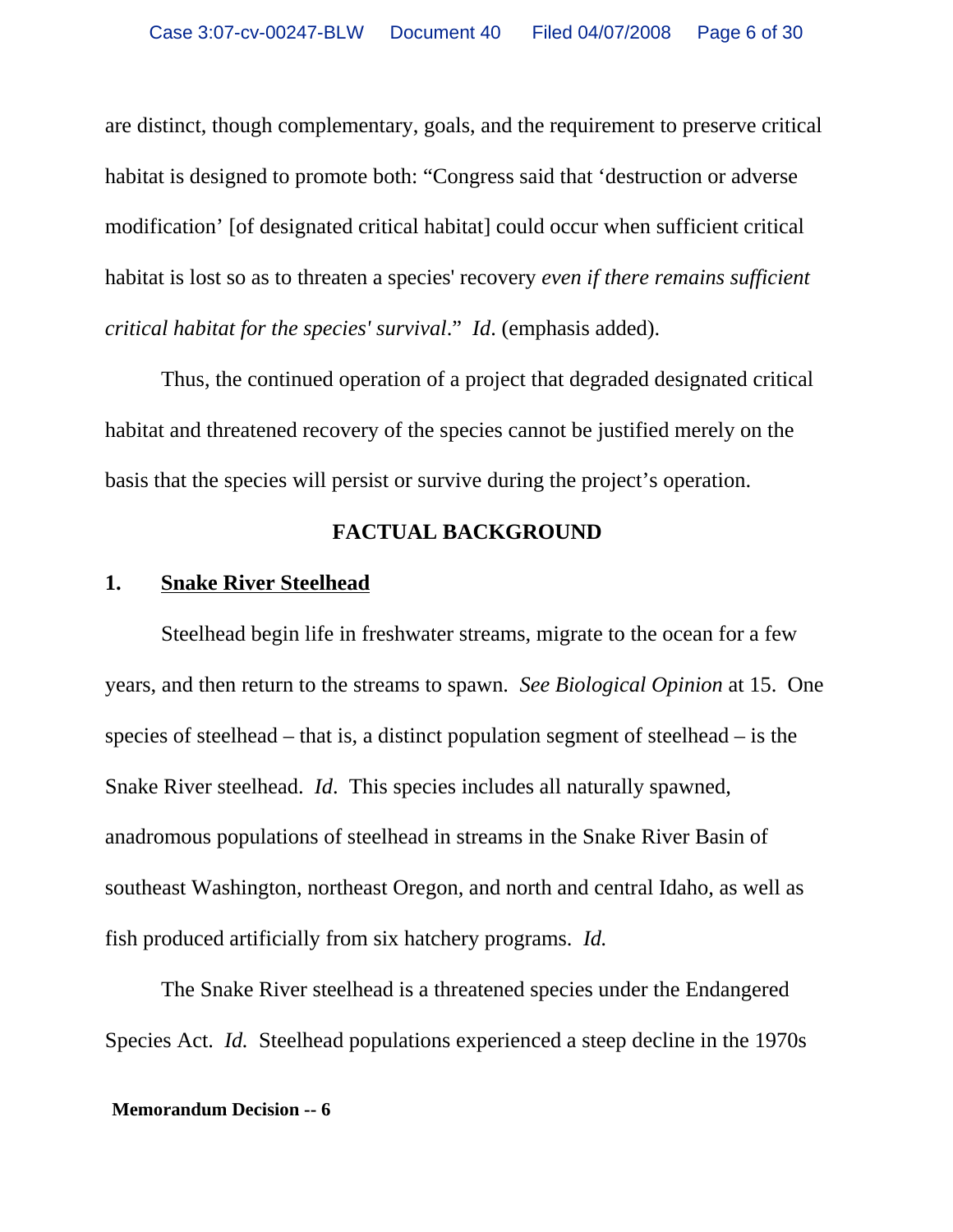with the construction of hydroelectric dams on the Snake River. *Id*. at 17. These fish-passage barriers – along with drought and irrigation withdrawals that drained streams – have caused a significant decline in the freshwater habitat for the Snake River steelhead. *Id*. at 17, 24.

Its range includes 289 watersheds and 26 independent populations. One of those independent populations – the Clearwater-Lower Mainstream (CRLMA) population – is at issue in this case.

The CRLMA population is "widely distributed throughout the accessible streams in the Snake River Basin." *Id*. at 21. It is composed entirely of "A-run" steelhead. *Id*. The "A-run" designation is a morphological type, distinguished from a "B-run" steelhead. *Id*. at 16. The A-run steelhead's smaller size allows it to spawn in smaller streams, and it resides in the ocean for a shorter time than its Brun counterpart – just a year as opposed to two years for B-run steelhead. *Id*. A-run steelhead live about 3 to 4 years. *Id*. at 16.

The habitat of the CRLMA population is "largely in poor or non-functioning condition . . . ." *Id*. This is troublesome because the CRLMA population is "among the few remaining indigenous stocks of A-run steelhead that are not influenced genetically by hatchery fish." *Id*. at 46.

#### **2. LOP & Steelhead**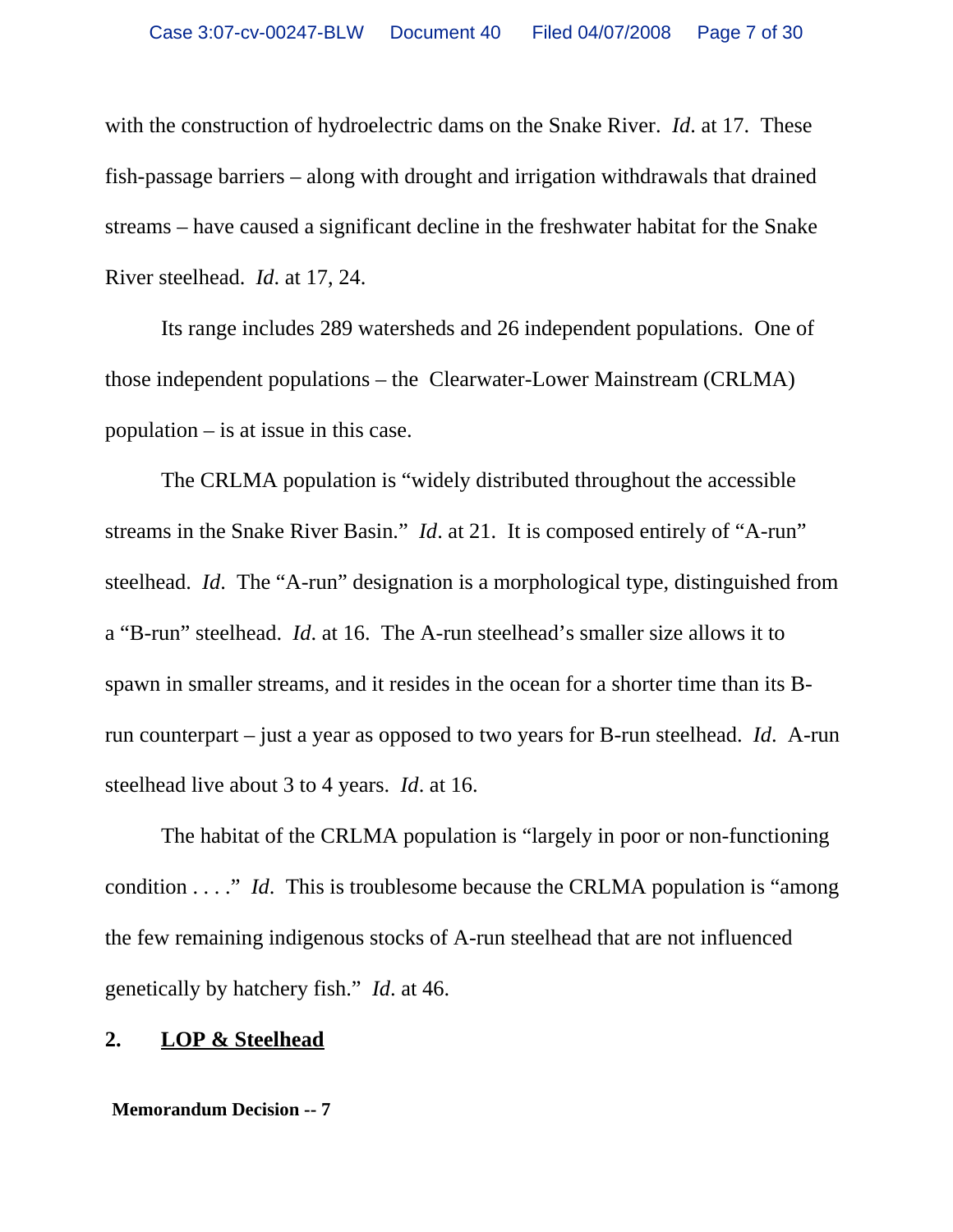The LOP consists of a series of water storage reservoirs, diversion dams, and canals, providing 1,800 million gallons of irrigation water to urban and suburban users in Lewiston, Idaho. The LOP withdraws water from sources located mainly on the Nez Perce Indian Reservation. It is owned by the BOR but operated by the Lewiston Orchard Irrigation District (LOID).

To provide this irrigation, the LOP withdraws water from three creeks: (1) Captain John, (2) Sweetwater, and (3) Webb. These creeks are all interrelated, and their flows also affect a fourth creek, Lapwai Creek.

Captain John Creek is the southernmost, and flows east to west, eventually draining into the Snake River. Its flows are connected to the other three creeks because the LOP diverts waters from its headwaters by a canal that flows into Soldiers Meadow Reservoir, which releases water into Webb Creek. Webb Creek flows into Sweetwater Creek, which flows into Lapwai Creek, which flows into the Clearwater River. The LOP operates diversion dams on both Webb Creek and Sweetwater Creek, as well as the diversion on Captain John Creek.

The "primary effects" of the LOP are felt on the Sweetwater, Webb, and Lapwai Creeks, whose waters form the Lapwai drainage. *Id*. at 48. The LOP's effect is widespread in the Lapwai drainage: "Surface flows are directly affected by the LOP water withdrawals in approximately 19 or more miles of fish-bearing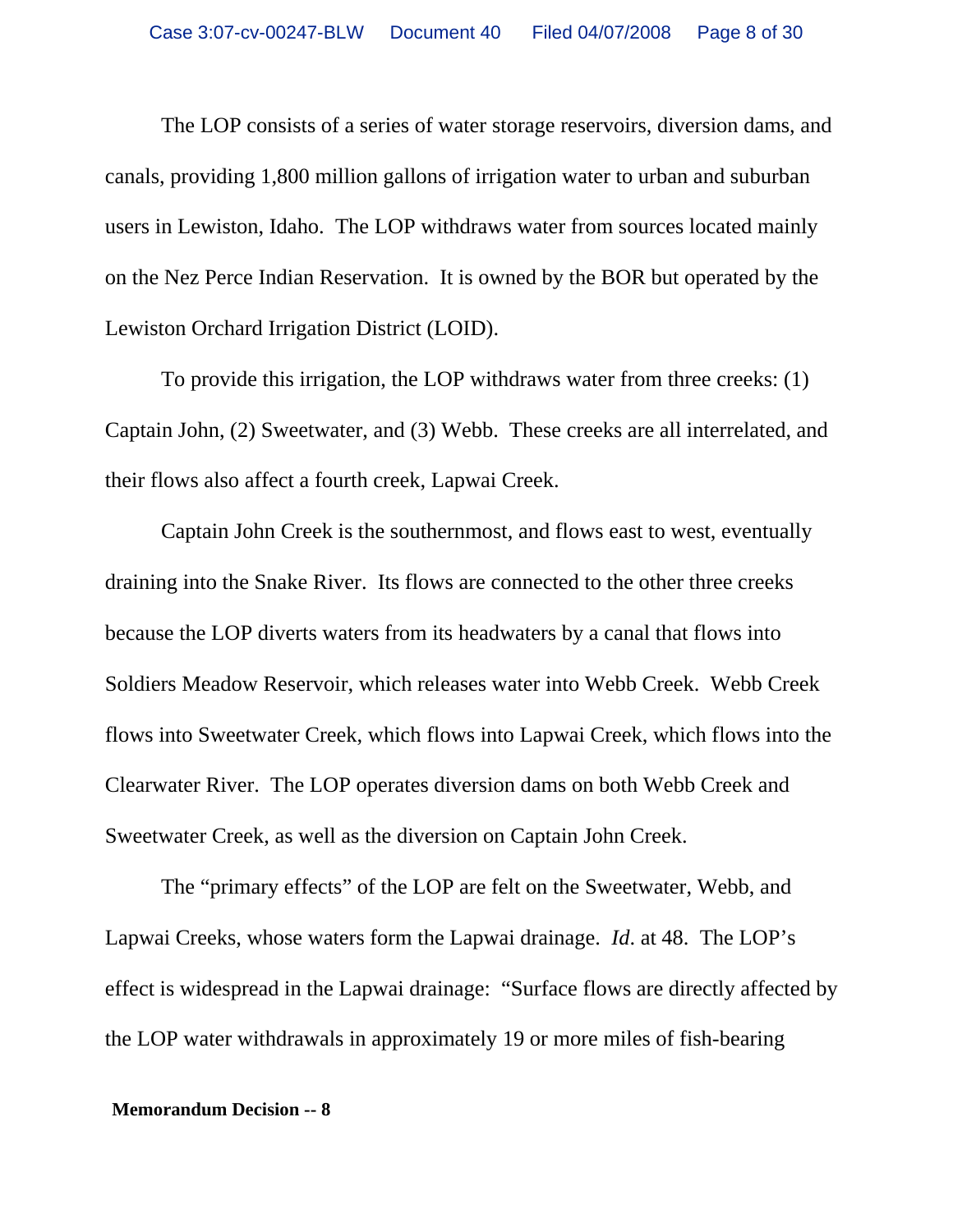streams in the Lapwai Creek drainage (7 miles in Sweetwater Creek, 6 or more miles in Webb Creek, and 6 miles in Lapwai Creek)." *See BO* at 12.

All four of the creeks serve as spawning and rearing habitat for the Snake River steelhead. Each creek's drainage includes designated critical habitat for the steelhead. *Id*. at 12.

As discussed above, the steelhead was listed as a threatened species due to steep population declines caused by, among other things, impassible hydroelectric dams and streams dried by water withdrawals. In particular, "water withdrawals collectively cause some of the more severe habitat losses in the remaining range of Snake River . . . steelhead in the Snake River Basin." *See BO* at 18.

Because the LOP's summer diversions would, at times, dewater this critical habitat of a threatened species, the BOR was required by the ESA to consult with the National Oceanic and Atmospheric Administration Fisheries (NOAA) over the continued operation of the LOP. In those consultations, the BOR proposed to operate the LOP over the next 15 years, committing to provide certain stream flows during that period. The BOR broke that 15-year period into two segments: (1) a short-term operational period lasting ten years; and (2) a long-term operational period for five subsequent years. *Id*. at 8.

For the first five years (2006 to 2010), the BOR will deliver 1 cfs of water at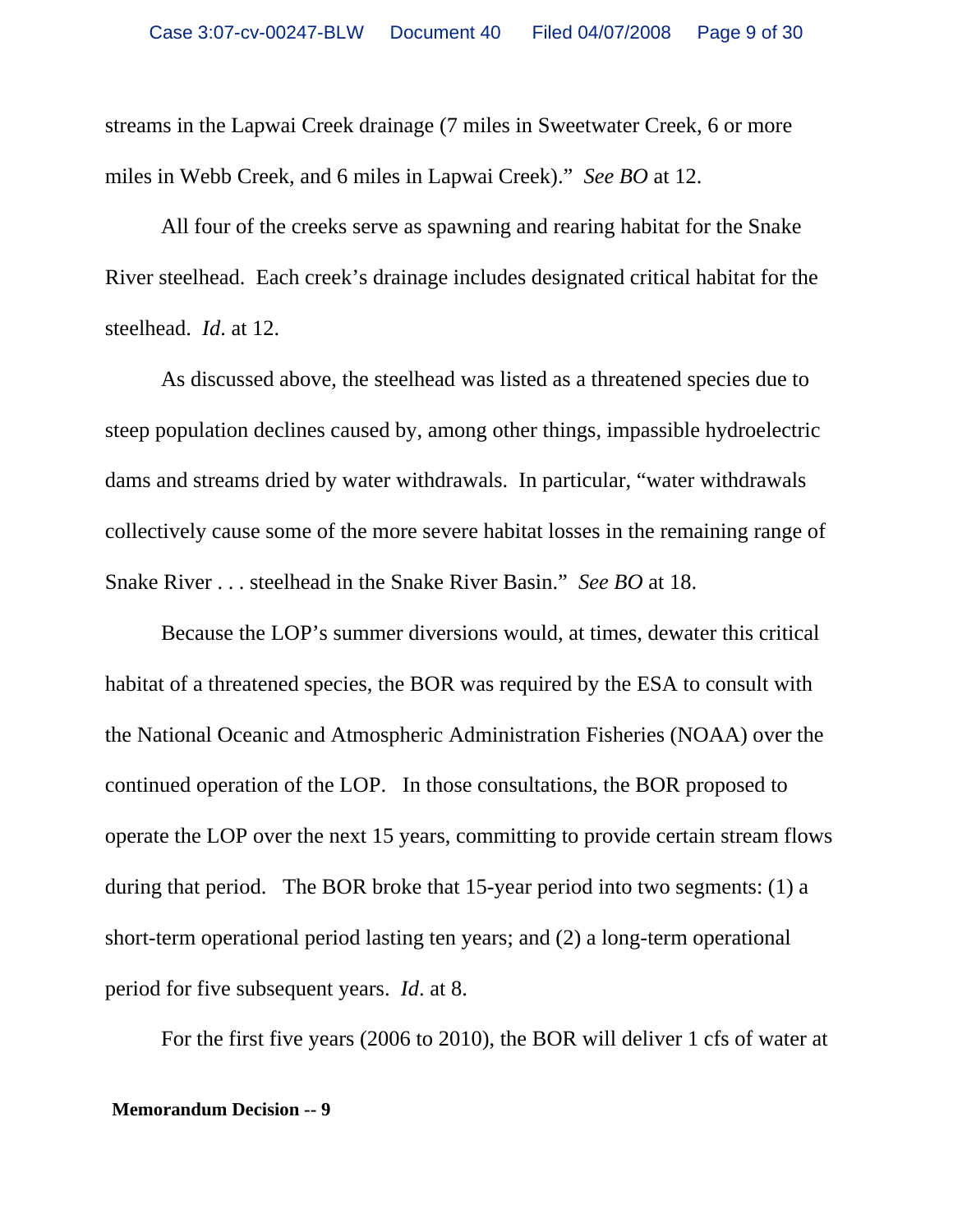the Sweetwater diversion dam from June 1 through October 31, with certain exceptions. *Id.* For the second five-year period (2011 to 2015), the BOR will increase that flow (during those same months) to 1.5 cfs. In the long-term period (beginning in 2016 and lasting until 2021), the BOR will increase the flow to 2.5 cfs during those months. *Id*. at 7.

The flows are lower during the first decade "to provide a reasonable amount of time for LOID and BOR to explore, develop, and implement steps to conserve or increase water, while providing minimum flows in Sweetwater Creek, sufficient to maintain connected surface flows." *Id*. at 8. In addition, the BOR would allocate to instream flows half of any water saved by LOID or BOR through reduced water losses in the canals.

These minimum flows would be waived one out of three years during drought conditions. There must be at least two years between waivers. Drought conditions are triggered when storage volume at Soldiers Meadow Reservoir is less than 1800 acre-feet on May 31. Reservoir levels are determined by the BOR and LOID.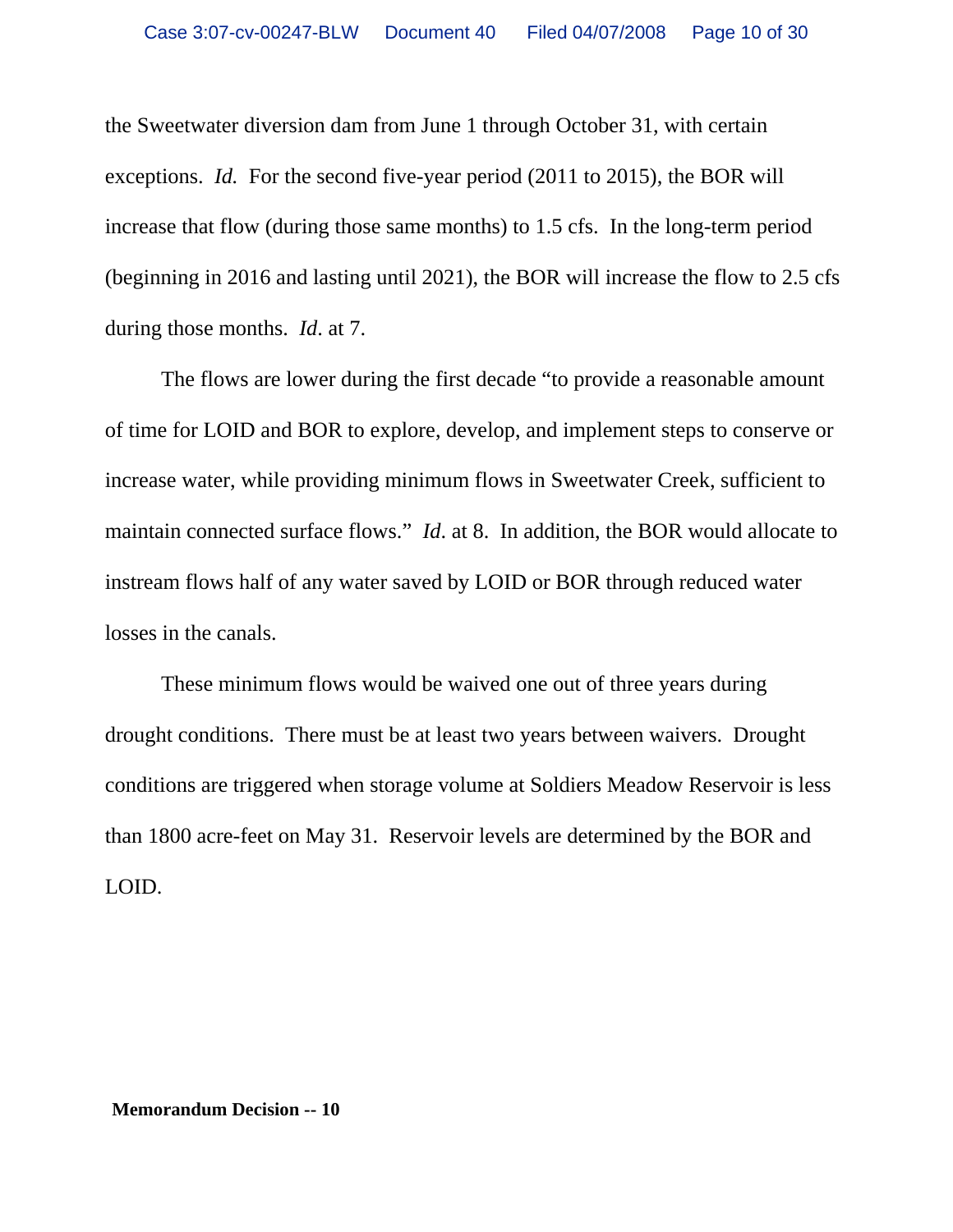Under this plan, the drought exemption could be used multiple times during the initial ten-year period. If used initially in 2009, it could be used again in 2012, and again in 2015, for a total of three times in the initial ten-year period. The plan also provides that if "a second drought occurs within a 3-year period, NOAA, the Tribe and BOR will determine if less than the minimum flows can be provided." *Id.* at 8. Thus, the exemption could be used to an even greater extent if there is such a "determination."

In the long-term stage – beginning at the 10-year mark and continuing for 5 years – the BOR shall allocate a minimum flow of 2.5 cfs at the Sweetwater Creek diversion dam and 1.2 cfs at the mouth of Webb Creek from June 1 through October 31, when the LOP is diverting water during this period. From November through May, BOR shall allocate water to both Sweetwater and Webb Creeks as set forth in Tables 3 and 4 in the Biological Opinion.

This was the BOR proposal that it presented to NOAA in its ESA consultation. NOAA evaluated that proposal in a Biological Opinion (BO) it issued on March 1, 2006.

## **3. NOAA's Biological Opinion**

NOAA's BO studied an "action area" that was bounded on the south by the Captain Jack Creek drainage, and on the north by the confluence of Lapwai Creek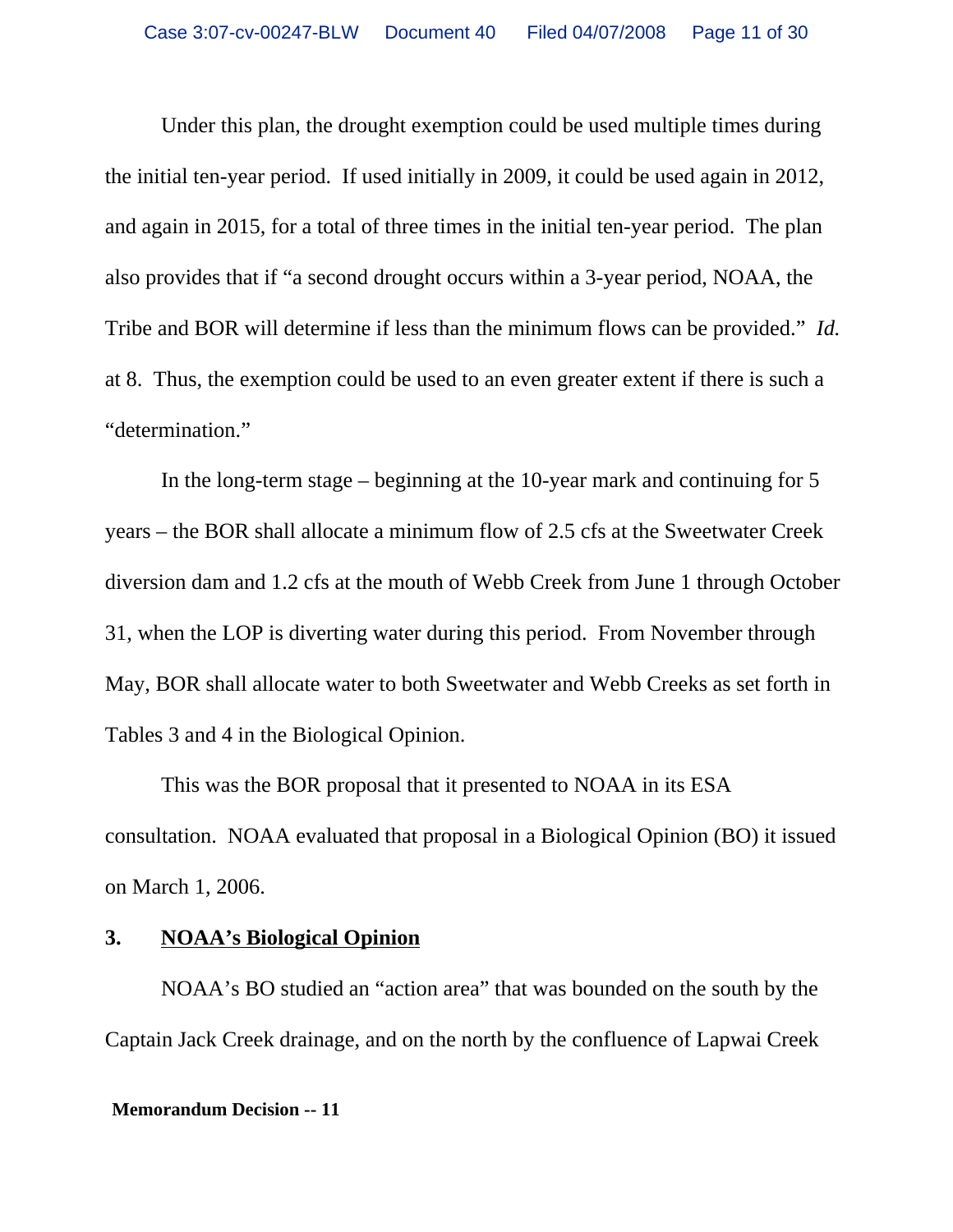and the Clearwater River. It includes (1) Captain John Creek, (2) all portions of the Webb and Sweetwater Creek drainage systems "where flows are altered by the LOP," and (3) Lapwai Creek from the confluence with Sweetwater Creek downstream to its mouth. *Id*. at 13.

NOAA began its analysis of the LOP with a stark description of its adverse effects on steelhead: "[NOAA] is reasonably certain the LOP harms or kills steelhead in the action area through effects of dewatering stream channels, and is reasonably certain that stream reaches designated as critical habitat are adversely affected by the LOP when they are dried as a result of LOP water diversions." *LOP BO* at p. 3.

Snake River steelhead numbers have been in a long-term decline. *See LOP BO* at 17. Water withdrawals are a "significant cause of first-year mortality in the Snake River Basin, and likely are a large contributor to the declining trends in population growth of Snake River . . . steelhead." *Id*. at 19. This is because reduced streamflows "are capable of reducing reproduction and fish abundance in streams where spawning and rearing occur." *Id.* at 14.

The BO found that LOP water diversions on the Sweetwater and Webb Creeks during the summer "typically cause the stream channels to dry in places, leaving up to 4 miles of dry streambed in Sweetwater Creek, and patches of wetted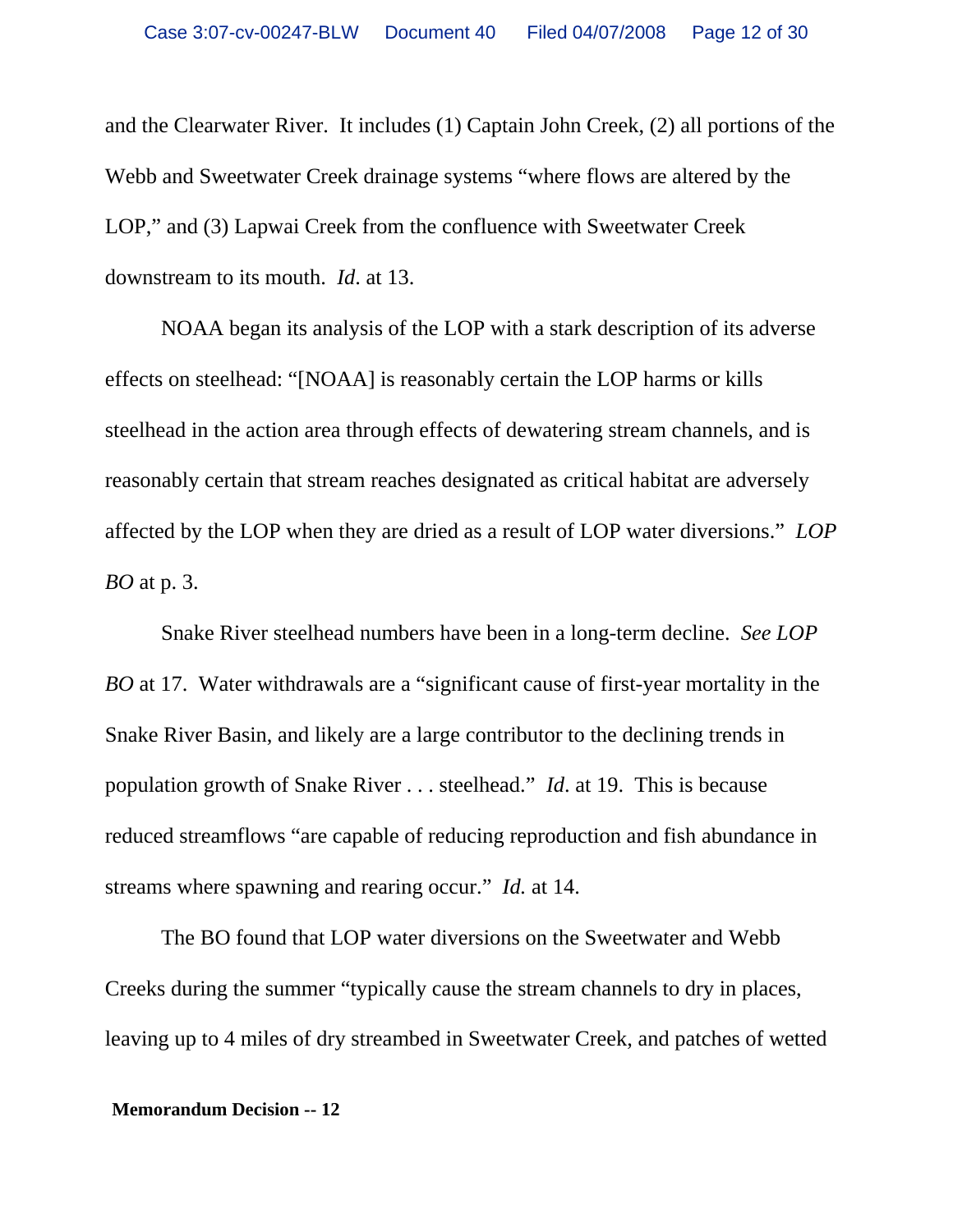stream segments, separated by dry streambeds in both streams." *Id.* at 38, *see also* at 34. The BO concluded that "the LOP likely caused stream drying and habitat loss in most years [during the summer]." *Id*. at 34.

Reduced flows in the spring months are also detrimental. The LOP "abruptly reduced stream flows" in both Sweetwater and Webb Creeks in the months of April, May, and June, depending on the water year. *Id*. at 40. Flow reductions in April occur when steelhead are likely to be in the midst of spawning; flow reductions in June may occur before steelhead incubation is completed or fry have emerged from the redds; and flow reductions in July likely expose fry to risks of stranding. *Id*.

These low flows cause water temperatures to rise. The BO concludes that "it is likely that elevated temperatures have increased the mortality of juvenile salmonids rearing in the action area . . . ." *Id*. at 38. Sweetwater Creek "is largely dewatered in summer with warm water temperatures that approach the upper limit for steelhead." *Id.* 

The BO concluded that the "inadequate stream flows are likely to be a principal cause of low steelhead densities observed in Sweetwater and Webb Creeks below the diversion dams." *Id*. at 41. In a more sweeping judgment, the BO concluded that the operation of the LOP "has likely precluded or reduced steelhead reproduction in many years." *Id*.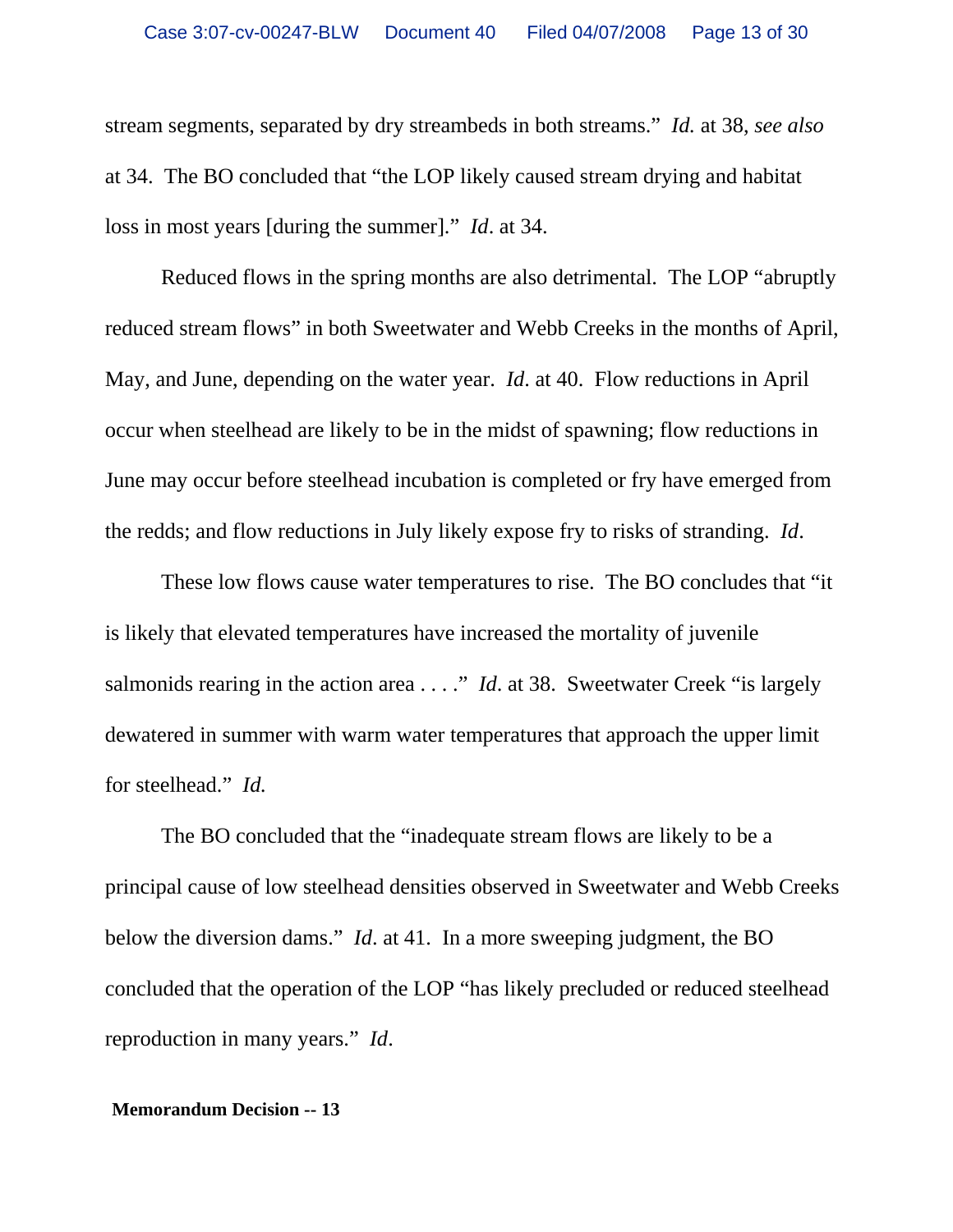Sweetwater and Lapwai Creeks have been an important refuge for steelhead populations. The BO recognized that the supply of abundant cold water from a spring into Sweetwater Creek made it, and Lapwai Creek, "an important refuge in times of low flows and hot weather, when other nearby streams would be dry." *Id*. at 45. While this spring water likely made Sweetwater Creek a population source in past years, the LOP and a prolonged drought had reduced flows, rendering the Creek a population "sink" where mortality exceeds reproductive success. *Id*. This conversion from population source to sink "can have widespread and dramatic adverse effects on the persistence of a subpopulation." *Id*. And it is the subpopulation, along with its habitat, that is the appropriate spatial unit for affecting a species' survival and recovery. *Id*. The loss of just a few subpopulations "could have a large effect on phenotypic diversity." *Id.*

Thus, small changes in critical habitat such as this could have a large impact: "Reductions in fish abundance in a small area could significantly affect the growth rate of larger population units if there are many such actions occurring within a population . . . ." *Id*. at 14. As incremental habitat losses accrue, "at some point there is a rapid reversal . . . [and] the extinction risk increases exponentially for each additional increment of habitat loss." *Id*. at 20.

That very pattern "is evident in the Snake River Basin, where the range of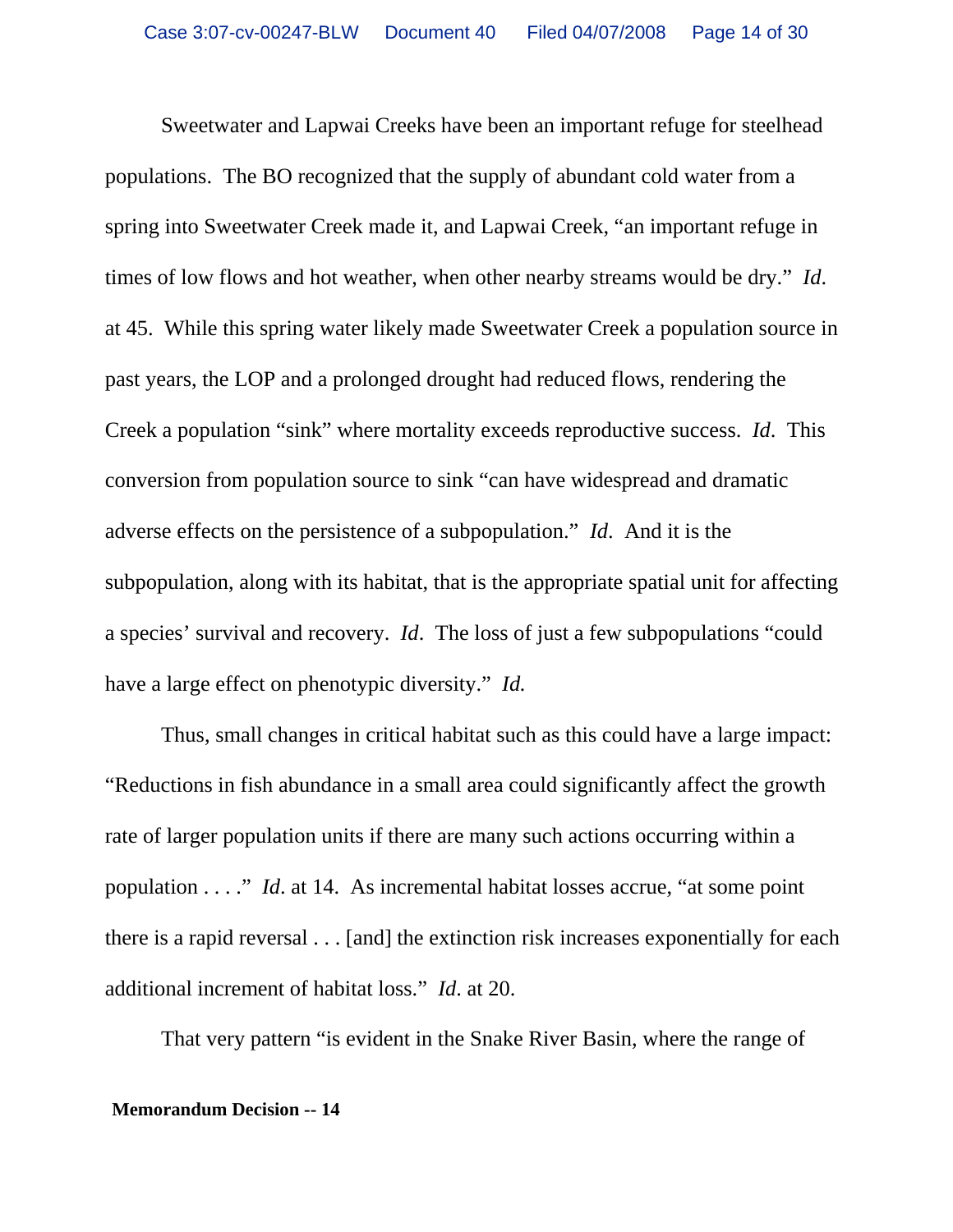. . . steelhead is truncated by impassible dams that block access to more than half of the former range, and within the remaining range, numerous streams and watersheds . . . are inaccessible due to impassible diversion dams . . . or unusable due to effects of irrigation withdrawals or other habitat alterations." *Id*. Thousands of diversions withdraw water at various points in the Snake River Basin, leading NOAA to conclude that "the sheer numbers illustrate the magnitude of water withdrawals in certain parts of the Snake River drainage." *Id*. at 21.

In other words, incremental harms are accruing at an alarming rate, perhaps to the point where "the extinction risk increases exponentially for each additional increment of habitat loss." *Id*. at 20. Given this widespread degradation of habitat for the Snake River steelhead, the "incremental" degradation of critical habitat in the Lapwai drainage – marked in the past by abundant cold water – could have significant effects on the broad population of Snake River steelhead.

In this environment, a management plan of "staying the course" would appear to jeopardize the steelhead and degrade critical habitat. Indeed, that is just the conclusion reached by NOAA in the BO in at least three different places: (1) "[S]teelhead are unlikely to persist under the degraded environmental conditions that presently exist in the action area unless habitat conditions are improved." *Id.* at 46; (2) "It is unlikely that "long-term population growth rates of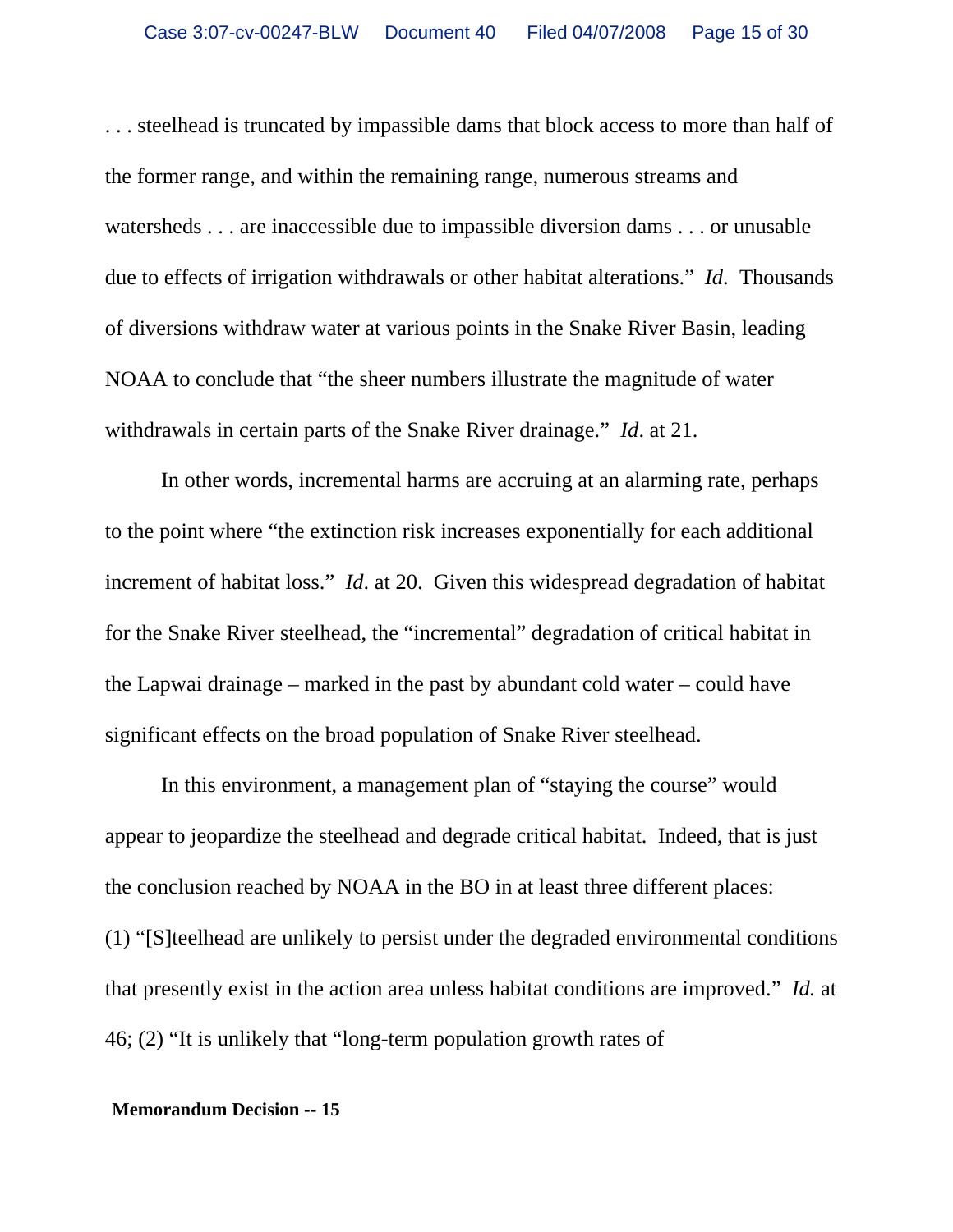. . . steelhead can become positive in the Snake River Basin if mortality in tributaries caused by federal actions such as water withdrawals is not reduced." *Id*. at 18; (3) "Federal actions that appreciably prolong . . . the downward trend . . . would likely jeopardize the continued existence of the species." *Id.* at 19. These conclusions all mean the same thing: Staying the course will not promote the survival and recovery of the threatened Snake River steelhead species.

# **4. BO's Analysis of BOR's Plan to Operate the LOP**

NOAA turned first to analyze the first 10-year segment of the BOR's flow commitment – that is, the BOR's commitment to provide at least 1 cfs for the first five years in Sweetwater Creek during the summer, increasing to 1.5 cfs for the second five years. NOAA estimated that this flow rate would be "likely to maintain a connected surface flow throughout the summer" in Sweetwater Creek. *Id.* at 51. At the same time, NOAA emphasized that this was an estimate only, because Sweetwater Creek "has not been surveyed to verify that flows would remain continuous at this rate of discharge." *Id*.

The effects on Webb Creek would be "more severe" during this 10-year period because flows would not be improved at all, and so conditions would remain in their present degraded state. *Id*. at 50. The same would be true for Lapwai Creek. *Id*. at 51. Looking more specifically at juvenile steelhead rearing on Webb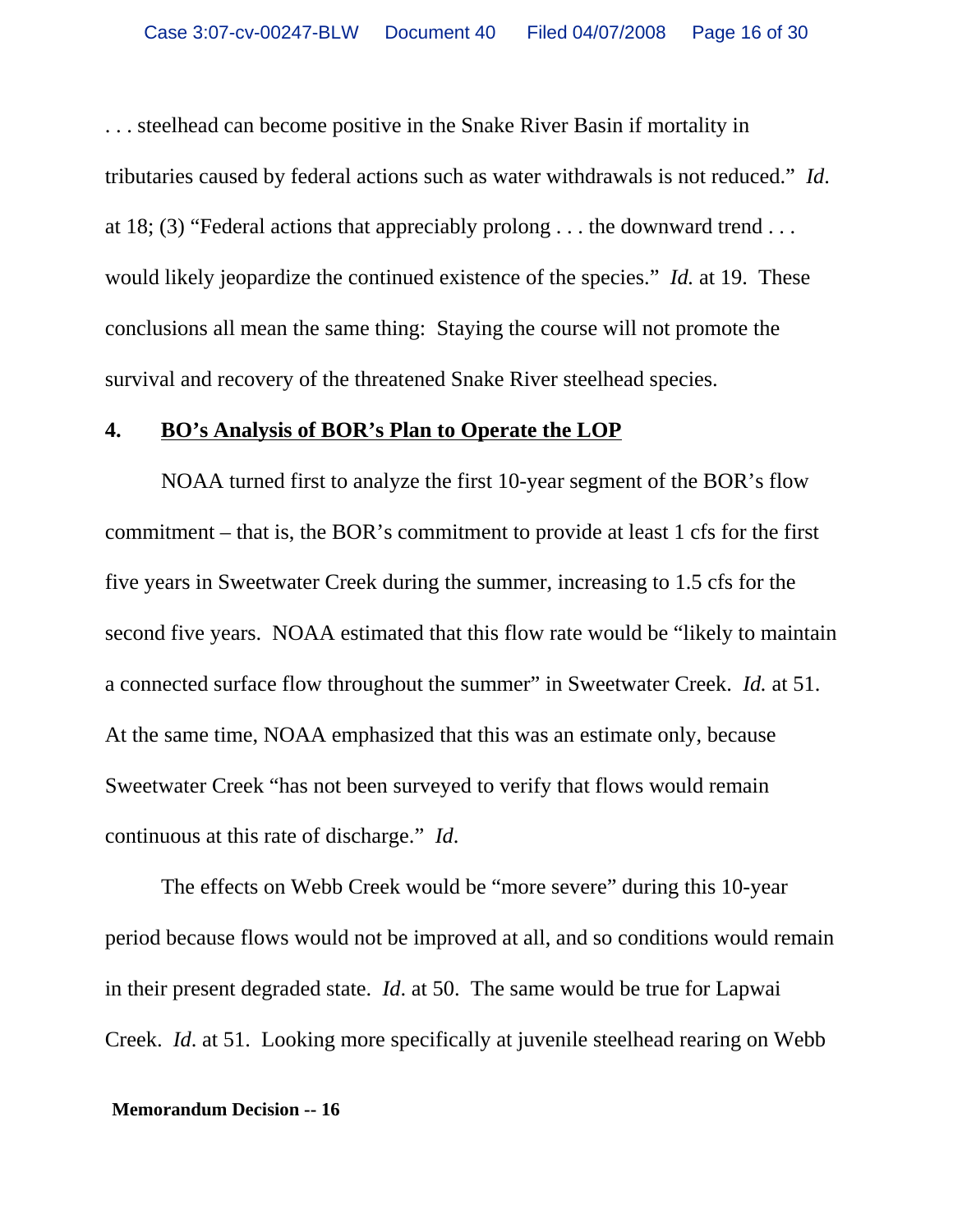and Lapwai Creeks, NOAA concluded that "the LOP is likely to continue to adversely affect steelhead rearing by increasing the frequency, extent, and duration of inadequate flows and dry streambeds in summer." *Id*. at 63.

NOAA found that the 1 cfs/1.5 cfs flow commitment in Sweetwater Creek would "offer some opportunity for increased production" because it would lead to a "slight improvement" in habitat there. Reasoning that most steelhead in the Sweetwater/Webb Creek drainage come from Sweetwater Creek, NOAA concluded that an increase in the Sweetwater population will "maintain or increase the pool of fish available to repopulate Webb Creek." *Id*. at 72-73. NOAA predicted that steelhead densities in Webb Creek were not likely to decline during the initial 10 year period due to "the persistence of the steelhead . . . in the action area under marginal conditions of the previous 60 years of LOP operation." *Id*. at 73.

Overall, NOAA concluded that during the 10-year initial period "the action area would play a more or less neutral role in the demographics" of the steelhead, and "neither add nor detract" from the steelhead population." *Id*. at 72. This would mean, according to NOAA, that the action area would no longer be a population sink. *Id.*

But the initial 10-year flows "would not be sufficient to support a viable steelhead population in the action area in the long term." *Id*. After the first ten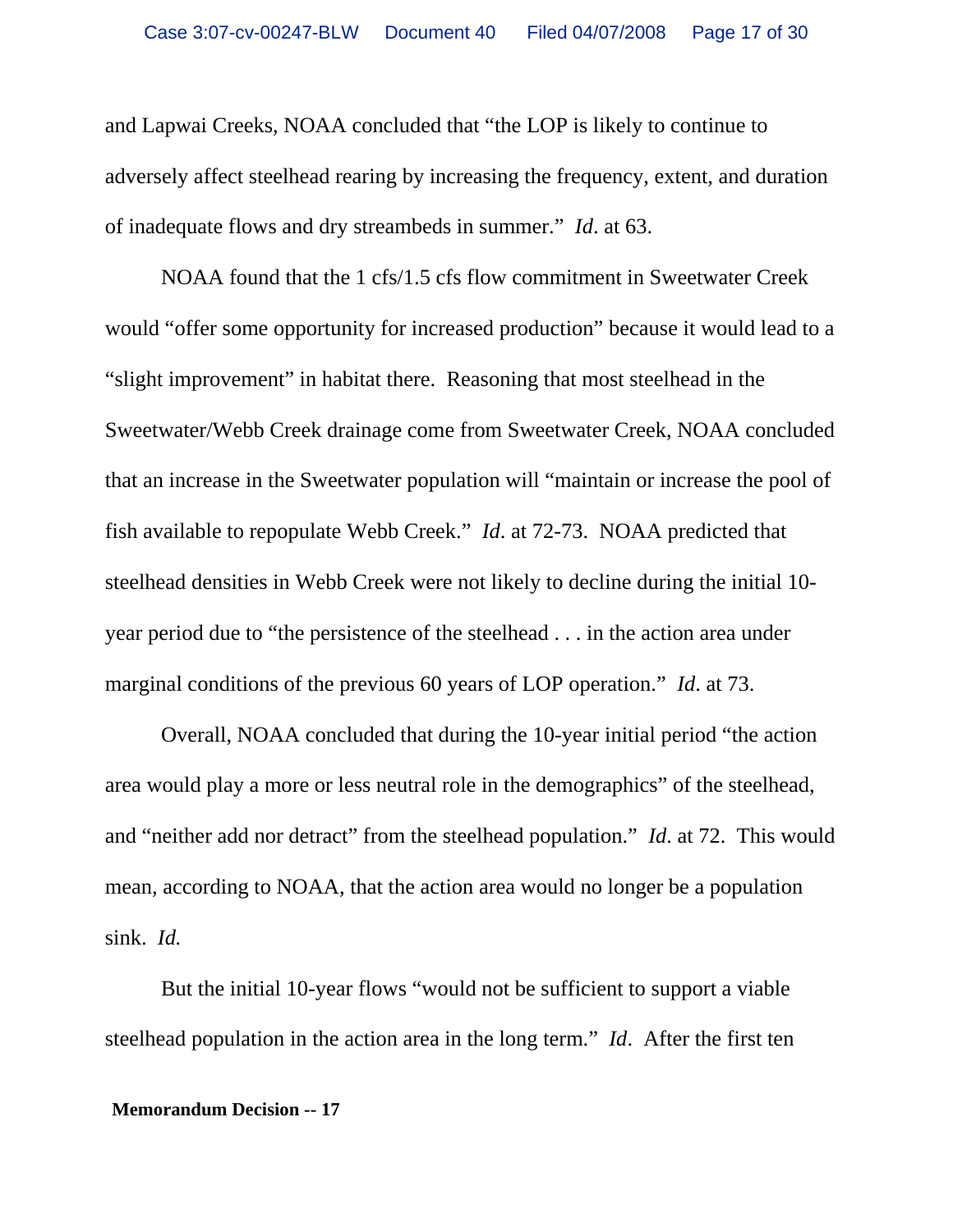years, the increased flow commitment by the BOR was therefore critical to allow the action area to "function as a population source . . .in some years and have neutral effects in many years." *Id*. While production would drop below replacement rates in drought years, production in higher-flow years would more than offset the lower rates in drought years, according to NOAA.

Based on these findings, NOAA found that "the LOP is not likely to jeopardize the continued existence of Snake River Basin steelhead or destroy or adversely modify critical habitat." *Id*. at 72.

### **ANALYSIS**

# **1. Initial Ten-Year Period**

The ESA prohibits federal action likely to result in the destruction of "critical" habitat of a threatened species. *See* 16 U.S.C. § 1536(a)(2). Portions of Sweetwater, Webb, Lapwai, and Captain Jack Creeks are designated critical habitat for the steelhead. The destruction of that critical habitat by the LOP is turning these creeks into population sinks, where mortality exceeds reproduction.

This grim scenario led NOAA to a crucial conclusion: "[S]teelhead are unlikely to persist under the degraded environmental conditions that presently exist in the action area unless habitat conditions are improved." *Id.* at 46. Under NOAA's view, even if the hardy steelhead could *survive* for awhile in the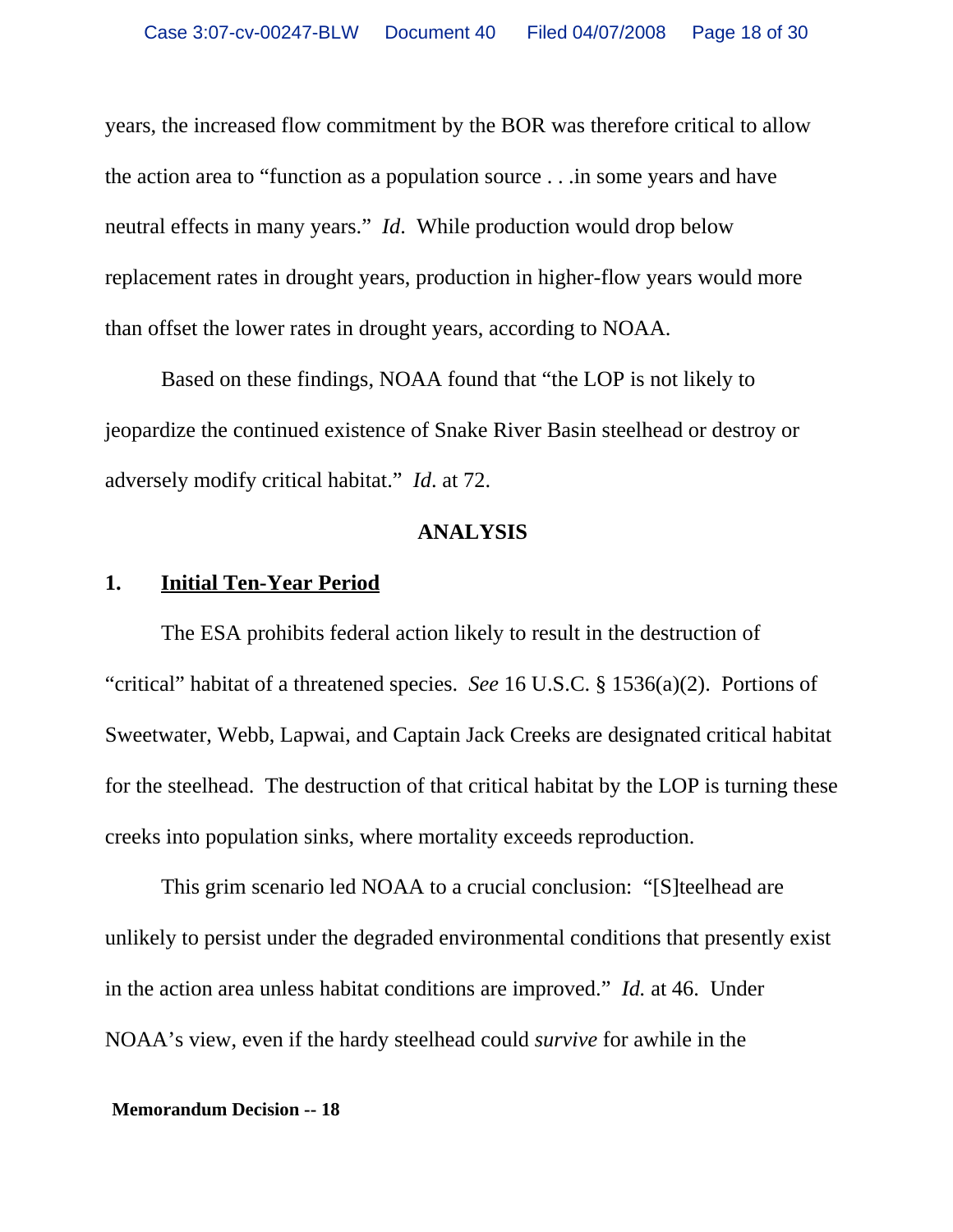unimproved habitat, they will certainly not *recover* there. And both survival and recovery are essential under the ESA. *Gifford Pinchot Task Force, supra*, 378 F.3d at 1170 (holding that ESA violated when "sufficient critical habitat is lost so as to threaten a species' recovery even if there remains sufficient critical habitat for the species' survival").

Because critical habitat for the steelhead is being destroyed by the current operation of the LOP, the ESA forbids the BOR from continuing that operation. To put it affirmatively, the BOR must improve LOP operations to stop the destruction of critical habitat.

NOAA concludes that the BOR has proposed such an improvement. That conclusion is entitled to deference by this Court, and can only be overturned if arbitrary and capricious. As discussed above, the Court must ask "whether the agency considered the relevant factors and articulated a rational connection between the facts found and the choice made." *Pacific Coast*, 265 F.3d at 1034 (quotations omitted).

The Court turns first to the initial ten-year period of the BOR's proposed operation of the LOP. This period is important because "[i]n ten years, a badly degraded habitat will likely result in the total extinction of the [anadromous fish] subspecies that formerly returned to a particular creek for spawning." *Pacific*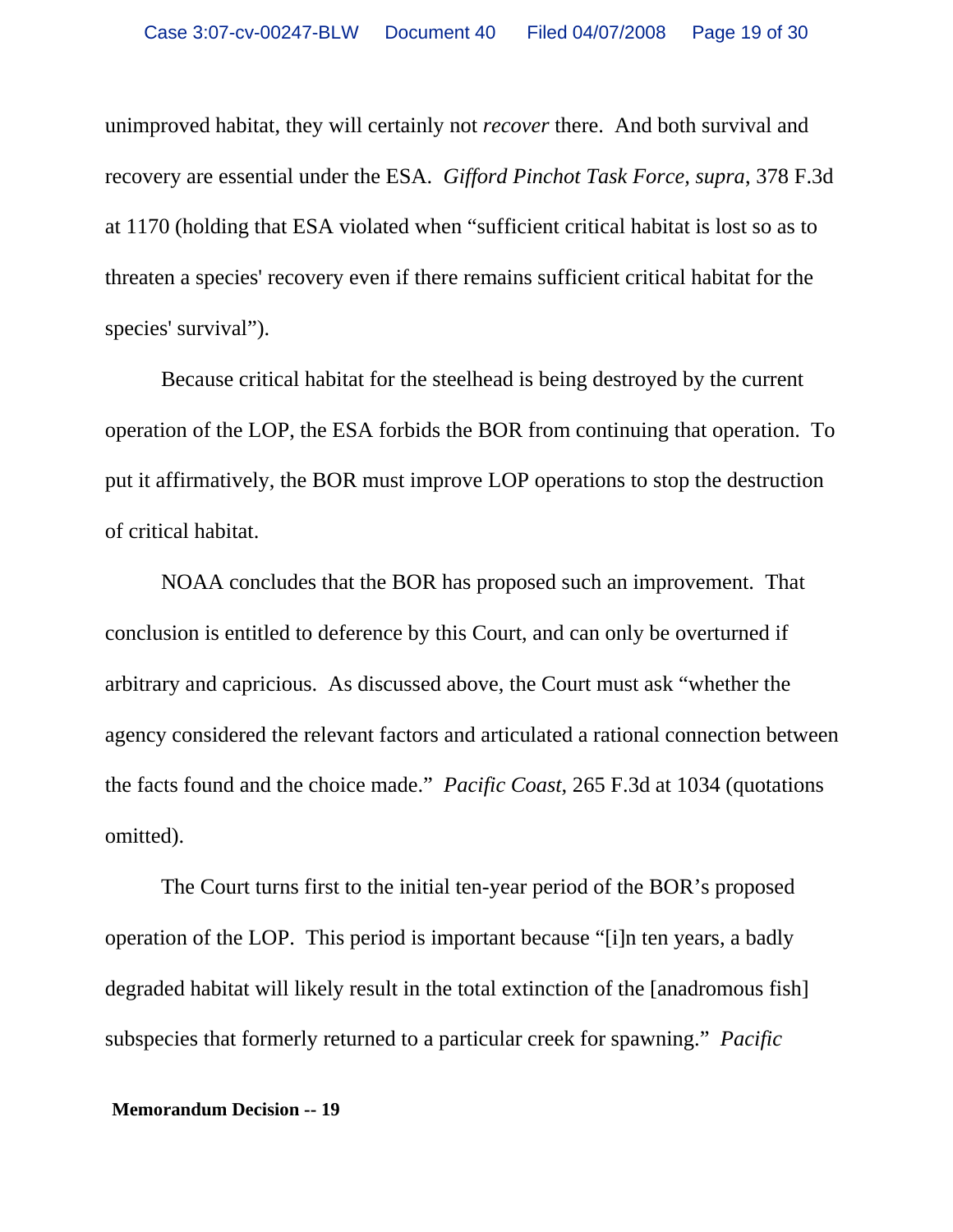### *Coast*, 265 F.3d at 1037.

During that initial ten-year period, the BOR's plan proposes no improvement whatsoever for Webb and Lapwai Creeks, but does propose an improvement on Sweetwater Creek that NOAA concludes will enhance the entire Lapwai Creek drainage. The keystone of NOAA's reasoning is that the 1cfs/1.5cfs flow regime for Sweetwater Creek "is likely to maintain a connected surface flow throughout the summer." *See Biological Opinion* at 51.

Connectivity is critical. Its absence during the summer is the driving force behind the destruction of critical habitat, as discussed above. Thus, NOAA's conclusion that the 1 cfs/1.5 cfs flow regime is "likely" to establish connectivity is indispensable to its overall finding that the ten-year initial operation of the LOP will not destroy critical habitat.

NOAA bases this conclusion on "indications of gains in surface flows in Sweetwater Creek below the diversion dam," but then admits that "the stream has not been surveyed to verify that flows would remain continuous at this rate of discharge." *Id*. The "indications" NOAA refers to are unspecified observations that even when all flows were captured behind Sweetwater dam, flows were observed below the dam, indicating that the creek "gains surface flows several miles below the dam." *Id*. at 35. In 2004 and 2005, surface flows of about 1cfs were allowed to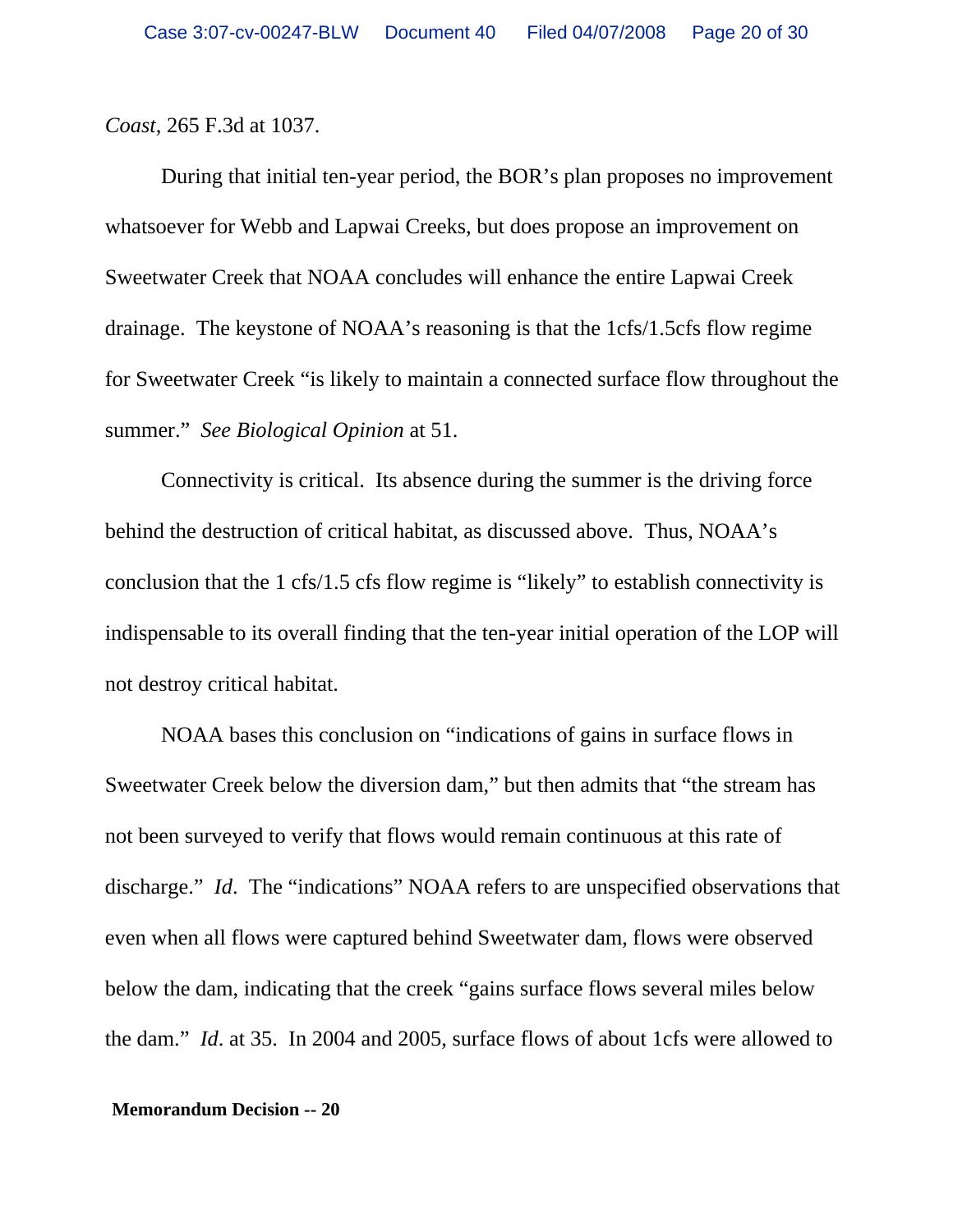pass over the Sweetwater dam from June to September. NOAA notes that "Sweetwater Creek retained surface flows immediately below the dam and at the mouth," but concedes that no measurements were taken on the six-mile stretch of Sweetwater Creek between these two points to establish if there was a connected flow throughout the creek channel. *Id.* Recent observations show no connectivity on Sweetwater Creek in the summer: "[F]ield reviews by [NOAA] personnel have observed dry streambeds below the diversion dam [during the summer] in recent years." *Id*. at 34.

In other words, NOAA's finding that connectivity is "likely" is not based on any scientific data or observational studies. It is more of a guess than a reasoned estimate. This is not necessarily arbitrary and capricious, however, because full data is not always available, and basic assumptions cannot always be nailed down with certainty. Where agencies need to act before all the data is collected, their only option may be to use their expertise to make educated guesses. But because a guess (even if educated) is more often wrong than a reasoned estimate based on solid data, it becomes especially important to have in place a process to quickly detect errors through monitoring, and change flows to ensure connectivity.

The BOR's plan provides for the former but not the latter. The BOR proposes to monitor the creeks, but there is no provision in its plan for increasing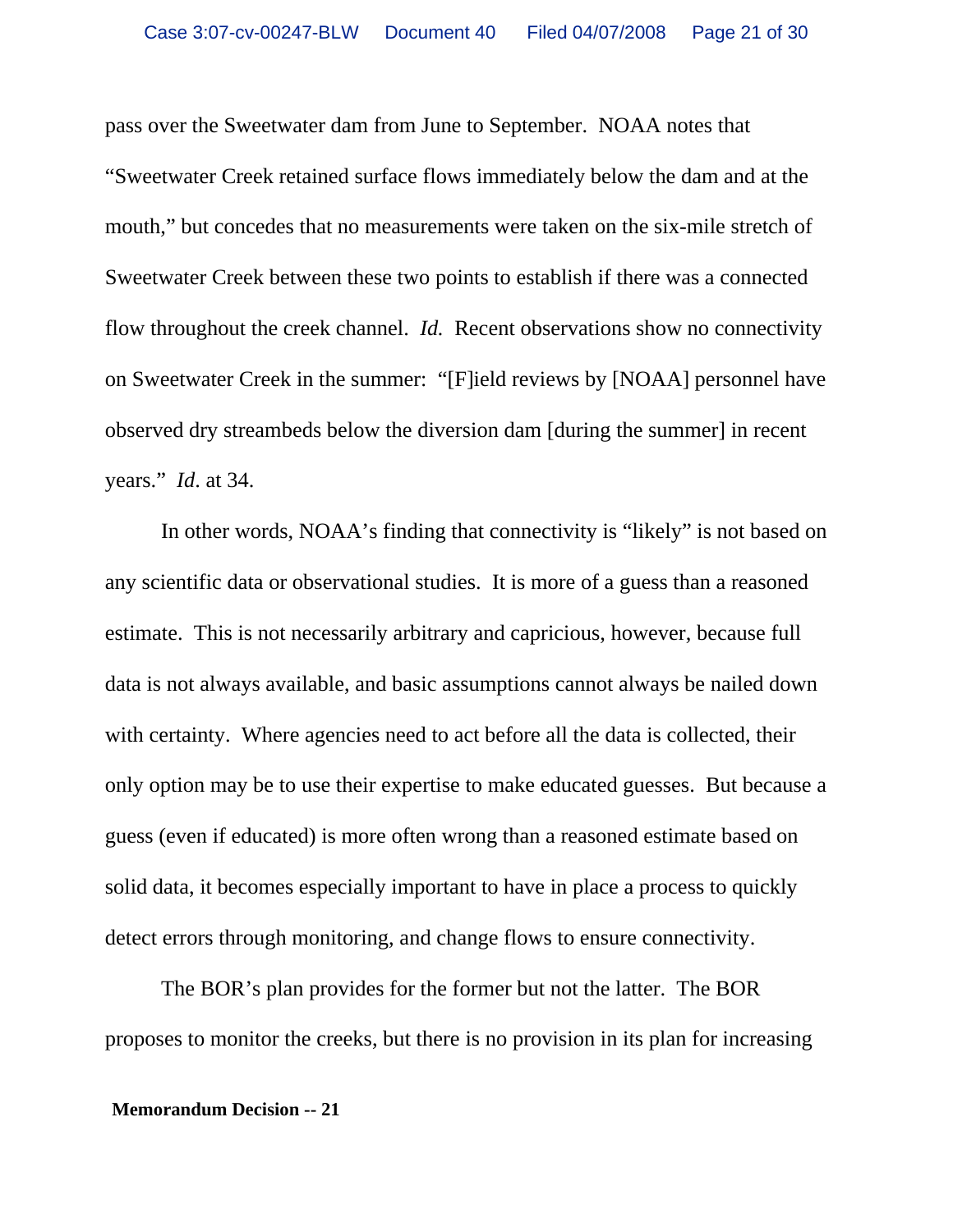flows beyond the 1 cfs/1.5 cfs standards if connectivity is not established. Thus, the "guess" that these flow rates will be enough for connectivity will be enshrined, right or wrong, for a decade. Habitat could continue to be degraded and the action area continue to be a population sink, all in violation of the ESA. Having spent much of the BO describing the importance of connectivity, NOAA ignores it as a goal without explanation in its final approval.

Moreover, if the guess is wrong, the resulting degradation could be compounded by the drought exemption. Given that the drought exemption could be used every three years, the BOR could use it multiple times during the initial 10 year period. For any given summer, NOAA concluded that the "production [of steelhead] is likely to drop well below the replacement rate in drought exemption years". *Id*. at 69. In other words, each time the drought exemption is used, the action area continues to be a population sink.

NOAA brushes this aside by describing droughts as "infrequent", *id*. at 73, and notes that "[h]istorically, there have been droughts an average of 1 out of 7 years." *Id*. at 8. NOAA's approval is thus based on the assumption that the exemption will be used but once in the 10 year initial period.

That assumption is arbitrary. NOAA approved a plan (1) authorizing multiple exemptions during the initial 10-year period, and (2) placing no restriction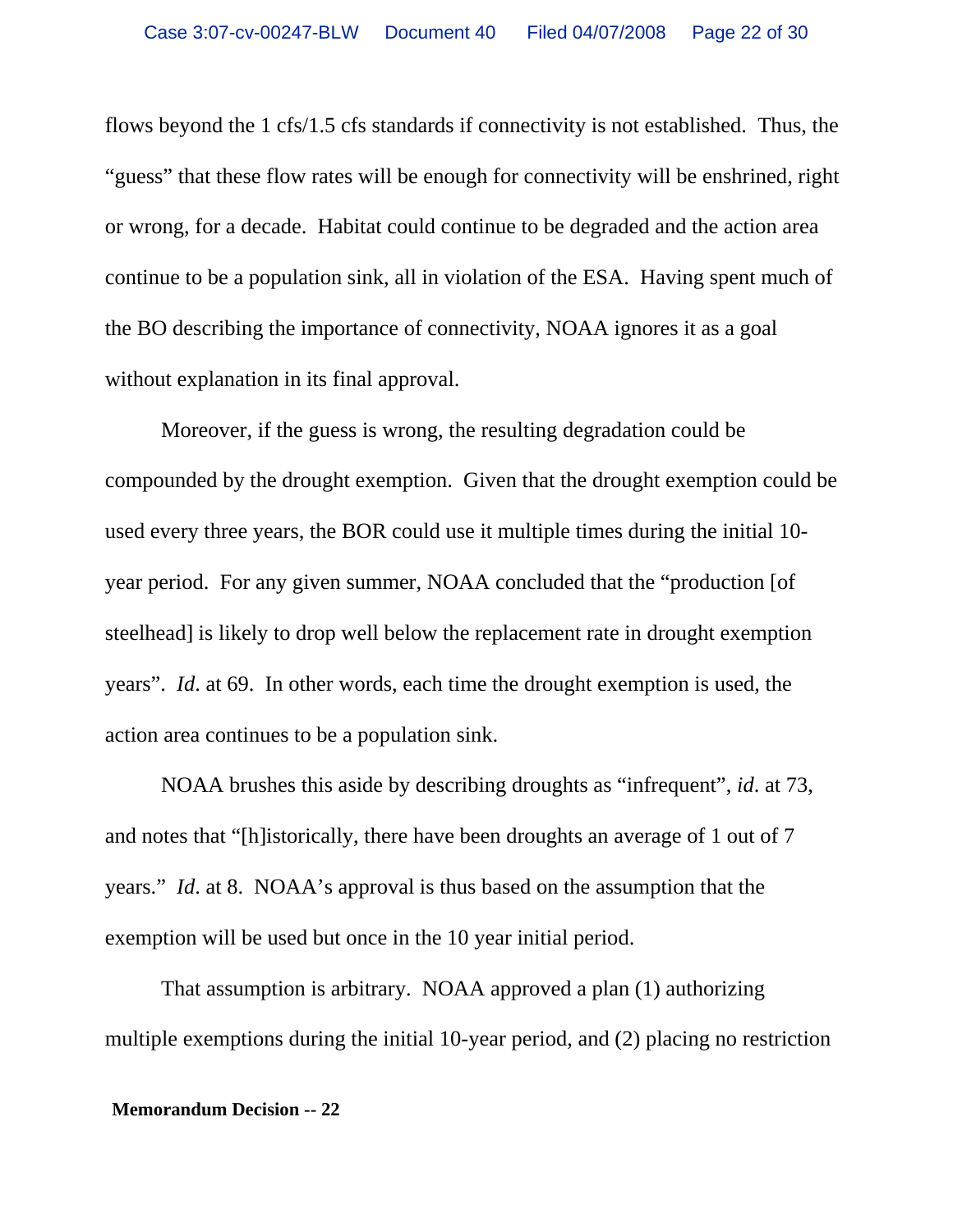on the ability of the BOR and LOID to manipulate the level of the Reservoir to create a "drought." Thus, even if historic patterns of nature create droughts once every seven years, the exemption could be used multiple times in a decade through manipulation of Reservoir levels. Having authorized such a use of the drought exemption, NOAA has an obligation to discuss the potential impacts of such use. It failed to do so.

NOAA argues that the CRLMA population is so wide-spread, and the action area so small, that the destruction of habitat in the action area will have little impact because much good habitat will remain. However, NOAA's own findings refute this argument.

In its Biological Opinion, NOAA found that "[h]abitat quality throughout the area occupied by the CRLMA population is largely in poor or non-functioning condition . . . ." *Id*. at 22. Thus, good habitat is not abundant elsewhere. This wide-spread degradation of habitat means, according to NOAA, that "each additional increment of habitat loss" could result in an exponential increase in the extinction risk. *Id*. at 20. Given these findings, the Court cannot conclude that the action area is too small to matter.

At the beginning of the Biological Opinion, NOAA recognized the effect of uncertainty on habitat issues: "In the event that the likelihood of . . . adverse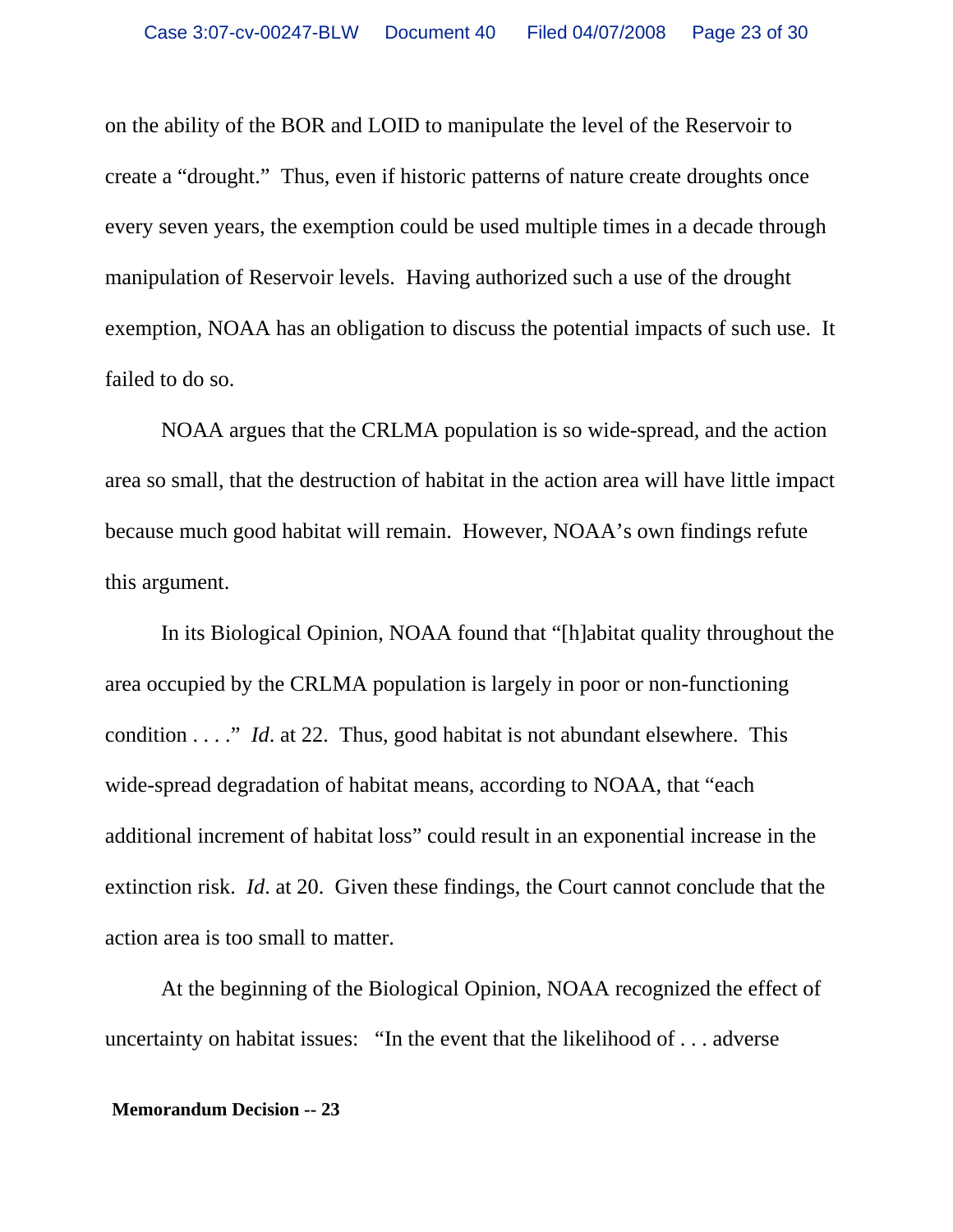modification or destruction of critical habitat is uncertain, but clearly possible, the benefit of doubt must favor the listed species." *Id*. at 14. The Biological Opinion then goes on to flag several factors that make degradation of critical habitat "clearly possible," but fails to address them head-on. In a nutshell, the Biological Opinion shows that it is "clearly possible" that the required flow regime (1) may not establish connectivity, and (2) may be unavailable multiple times in the initial tenyear period due to the drought exemption.

All of this could prolong the degradation of habitat – that has turned the action area into a population sink – for another ten years. As discussed above, operating the LOP to prolong the current habitat degradation would violate the ESA. For all of these reasons, the Court finds that NOAA's approval of the initial ten-year period of the LOP is arbitrary and capricious.

## **2. Long-Term LOP Plan**

The Tribe asserts that NOAA did not use the best scientific evidence to set the long-term minimum flows. Specifically, the Tribe asserts that NOAA failed to explain why it set minimum flow rates below those recommended by the 2004 Entrix study.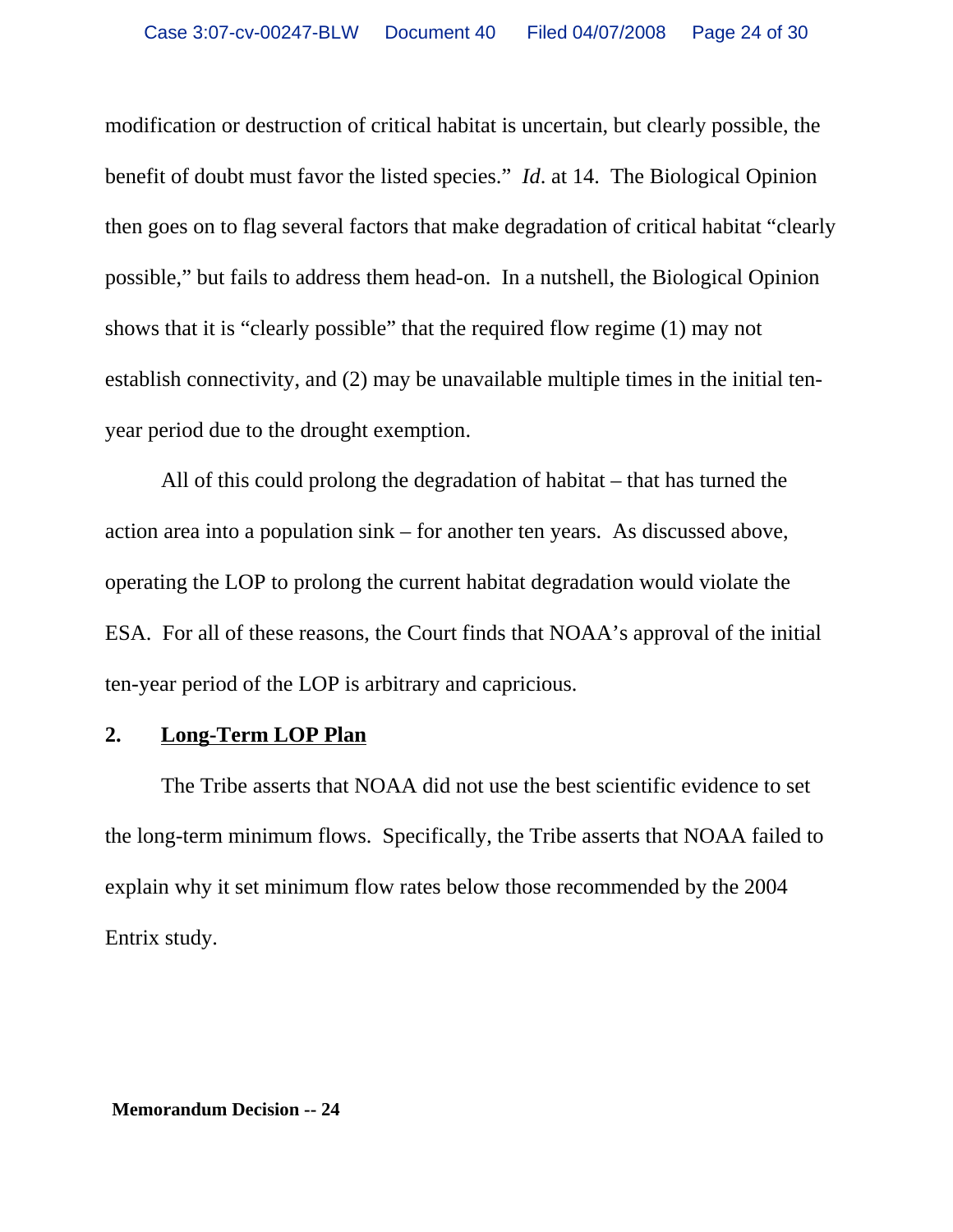The Entrix study estimated the amount of flows required to support viable steelhead populations in Sweetwater and Webb Creeks. *AR* at 11609-28. It concluded that to simply sustain existing population numbers, the summer flows (June through November) in Sweetwater Creek should be 3.3 cfs and in Webb Creek should be 1.2 cfs. *AR* at 11619. During critical spawning months (April and May), sustaining flows in Sweetwater Creek should be 20 cfs and in Webb Creek should be 12 cfs.

NOAA addressed other studies, but concludes that the Entrix study "stands apart as the only method that is directly based on a numeric population response, while the other methods discussed in this appendix provide only a qualitative indicator of subpopulation response." *See BO* at B-2. NOAA described the Entrix minimums as "conservative" flows that leave "no room for episodic events with negative effects, such as drought or poor ocean conditions . . . ." *See BO* at B-11. That raises a concern because by the time the long-term plan is underway, the drought exemption could have been used multiple times, as discussed above. Because the "negative effects" – like a drought – could cause a population drop, NOAA concluded that the Entrix minimum flows "do not eliminate the possibility that the local steelhead population will go extinct from combined effects of the LOP and episodic events." *Id*.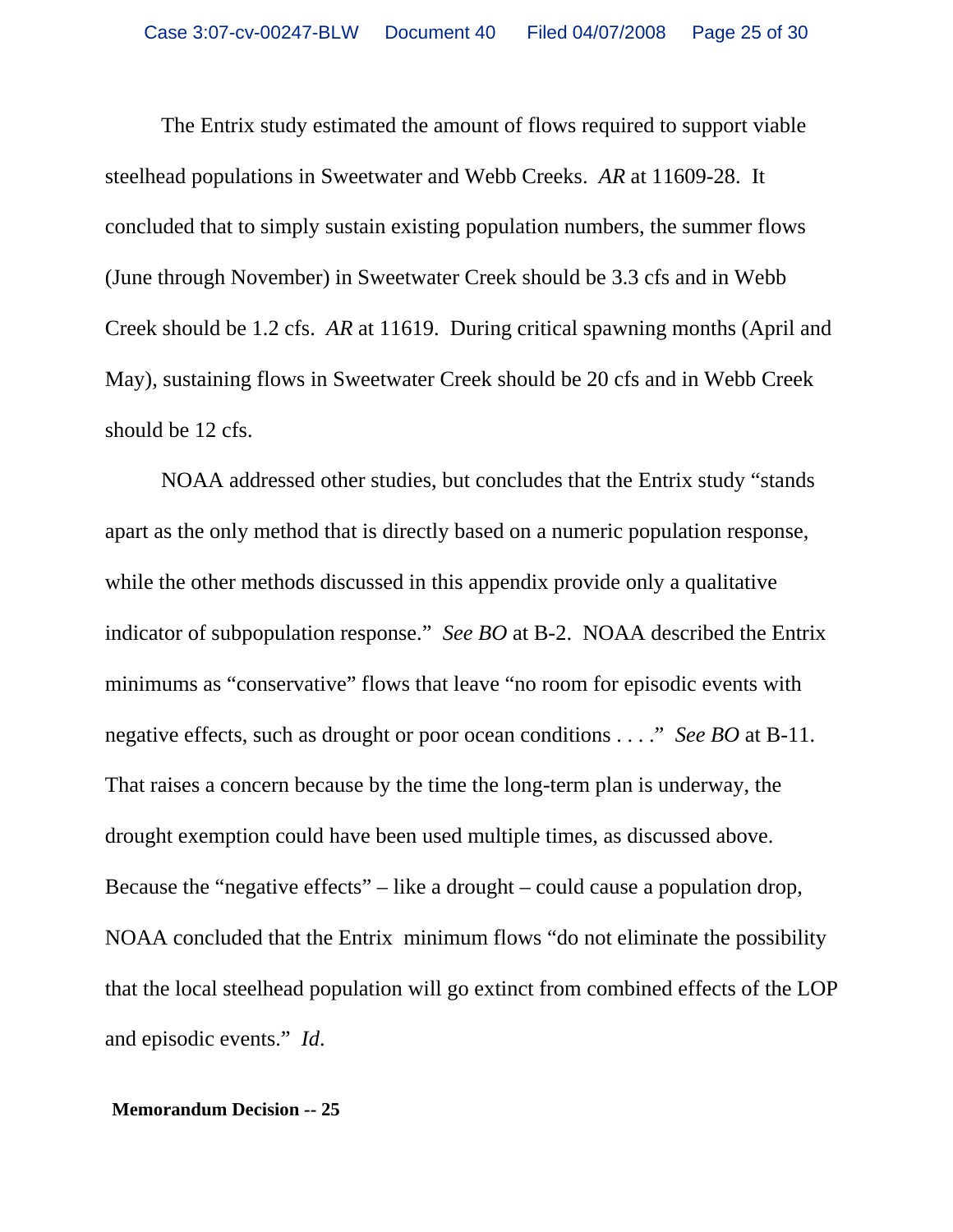Nevertheless, NOAA approved flows below the Entrix minimums. For example, NOAA approved a minimum flow on Sweetwater Creek during the summer of 2.5 cfs, a figure 25% below the Entrix recommendation. During the spawning months, NOAA approved a minimum flow that is about half of the Entrix recommendation.

Why did NOAA approve flows below the Entrix flows that themselves left no room for events like a drought? NOAA explains that the BOR's proposed flows would "maintain a stable population in the action area, roughly equal to the replacement rate, based primarily on the analysis by Entrix (2004), along with corroborating flow analysis in Appendix B." *Id* at 69.

This is a conclusion, not an analysis. At most, NOAA seems to be saying the BOR's minimum flows are "roughly equal" to Entrix's minimums. But there is nothing in the Entrix study to support the conclusion that a stable steelhead population would result if its recommended flows were reduced by 25% in the dry summer months, and up to 50% in the critical spawning season. While the Entrix study makes no claim to mathematical precision, it does assert that its results "make a compelling argument that is supported by the best scientific data available." *AR* at 11619. NOAA believes this study "stands apart" from the rest yet never explains why flows lower than those recommended by the study were approved.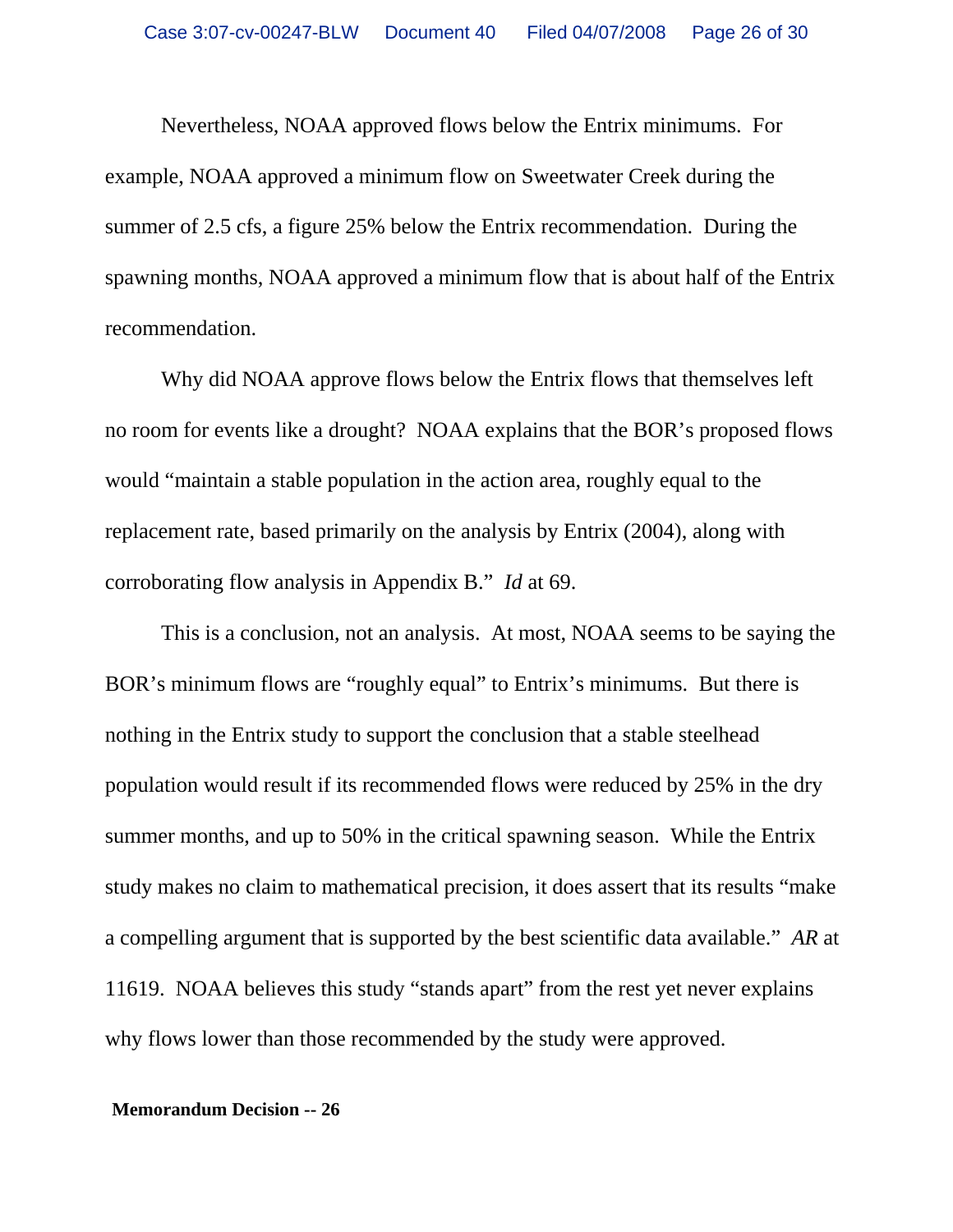NOAA argues in its briefing to this Court that it relied on the other studies in approving its minimum flows. But that is by no means clear from the BO. For example, the BO summarizes the Tenant study, which concluded that for Sweetwater Creek, the minimum flow for "poor or minimum" habitat conditions would be 3.1 cfs. *Id*. at B-10. The BO also discussed the Hatfield and Bruce study, which found that the optimal flow for juvenile steelhead was 3.29 cfs. Neither of those studies seems to support a 2.5 cfs minimum flow.

Yet it is NOAA, not this Court, that is the expert on optimal flows. Thus, the Court must defer to any rational explanation by the agency as to how it used the "best science" to reach its result. NOAA clearly summarized the "best science" in Appendix B to the Biological Opinion by discussing each study. But NOAA does not explain how it used those studies to arrive at its approval of the BOR's minimum flow figures. Without that analysis, the Court cannot determine whether NOAA used the "best science."

The NOAA analysis is flawed for another reason. All of the studies discuss the flows needed for the species to survive – they do not examine the flows necessary for recovery. Yet the ESA requires NOAA to address both survival and recovery, as discussed earlier. *Gifford Pinchot,* 378 F.3d at 1065 (holding that habitat must be provided that is "not only necessary for the species' survival but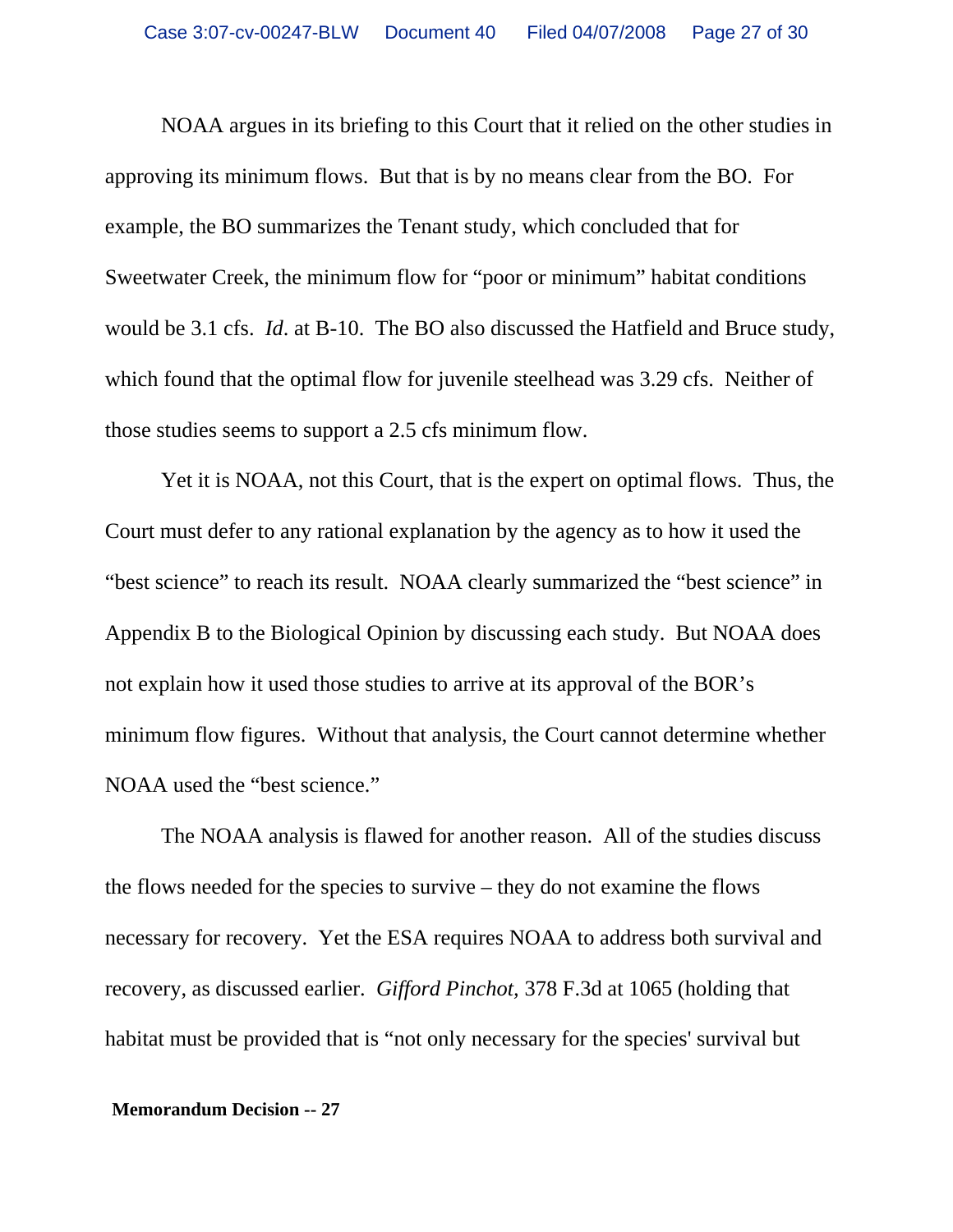also essential for the species' recovery").

NOAA did discuss recovery. In the Biological Opinion it found that while these minimum flows would not support recovery, "flows in many years are likely to exceed the minimum rates in at least part of the summer, and create production in excess of the replacement rate." *See BO* at 69.

This conclusion is arbitrary. There is no data in the Biological Opinion that would support the prediction that summer flows in "many years" in Sweetwater Creek will exceed 2.5 cfs. During recent years, as discussed above, the Creek is frequently dry during the summer. *Id*. at 34. NOAA posits a dramatic increase in flows without explaining where they would come from. Their source cannot be the expected savings from the water conservation measures pursued by the BOR and LOID – NOAA explains that it "understood that any benefits to steelhead and its habitat from the water-savings aspect of BOR's proposed action are speculative, and [NOAA] appropriately did not consider such benefits in issuing its final determinations." *See NOAA Brief* at 38. Moreover, any assumption of a large-scale increase in natural flows would be directly at odds with NOAA's own observations that the water supply is "shrinking . . . due to an apparent shift in climatic conditions toward lower snow packs and hot, dry summers." *Id*. at 33.

The Court therefore finds that NOAA's conclusion that the long-term plan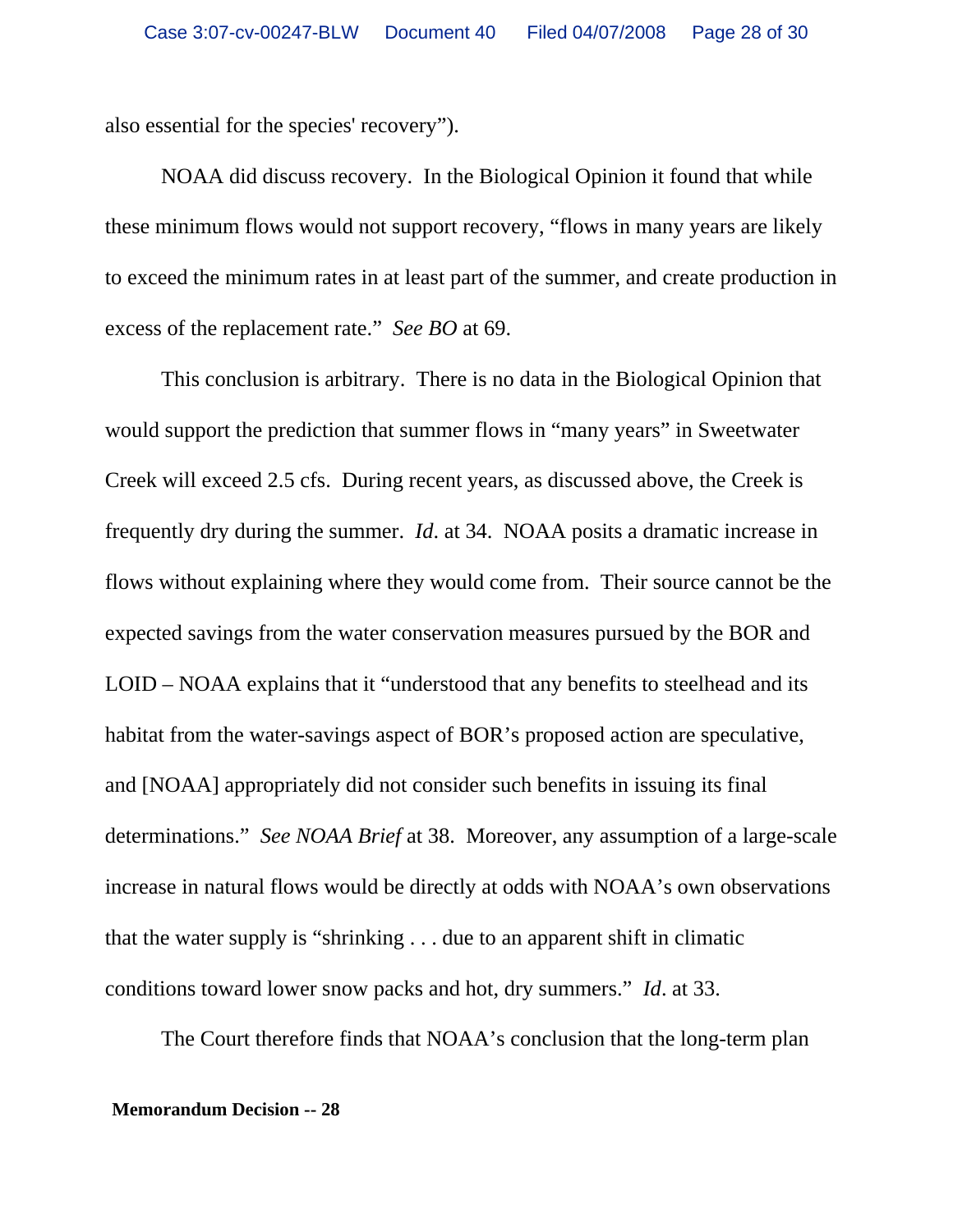will promote recovery is arbitrary and capricious.

## **3. Conclusion**

For all of the reasons expressed above, the Court finds arbitrary and capricious the decision of NOAA that the operation of the LOP – both in the initial 10-year term and in the long-range term – is not likely to result in the destruction or adverse modification of designated critical habitat for Snake River steelhead. The Court will therefore grant the motion for summary judgment filed by the Tribe and set aside the Biological Opinion.

This does not finally resolve all issues in this case, however. The Tribe also has claims against the BOR that were not addressed in the Tribe's motion, which would be more accurately called a motion for partial summary judgment. Typically, when the Court reverses a decision of an agency, the Court remands the case to the agency for further consideration in light of the Court's decision. However, in this case, the Tribe has claims remaining for resolution, and thus a remand would not be appropriate yet.

To sort out the direction this case must take, the Court will hold a status conference with all counsel. Counsel shall contact the Court's Clerk, LaDonna Garcia, to schedule a status conference for this purpose.